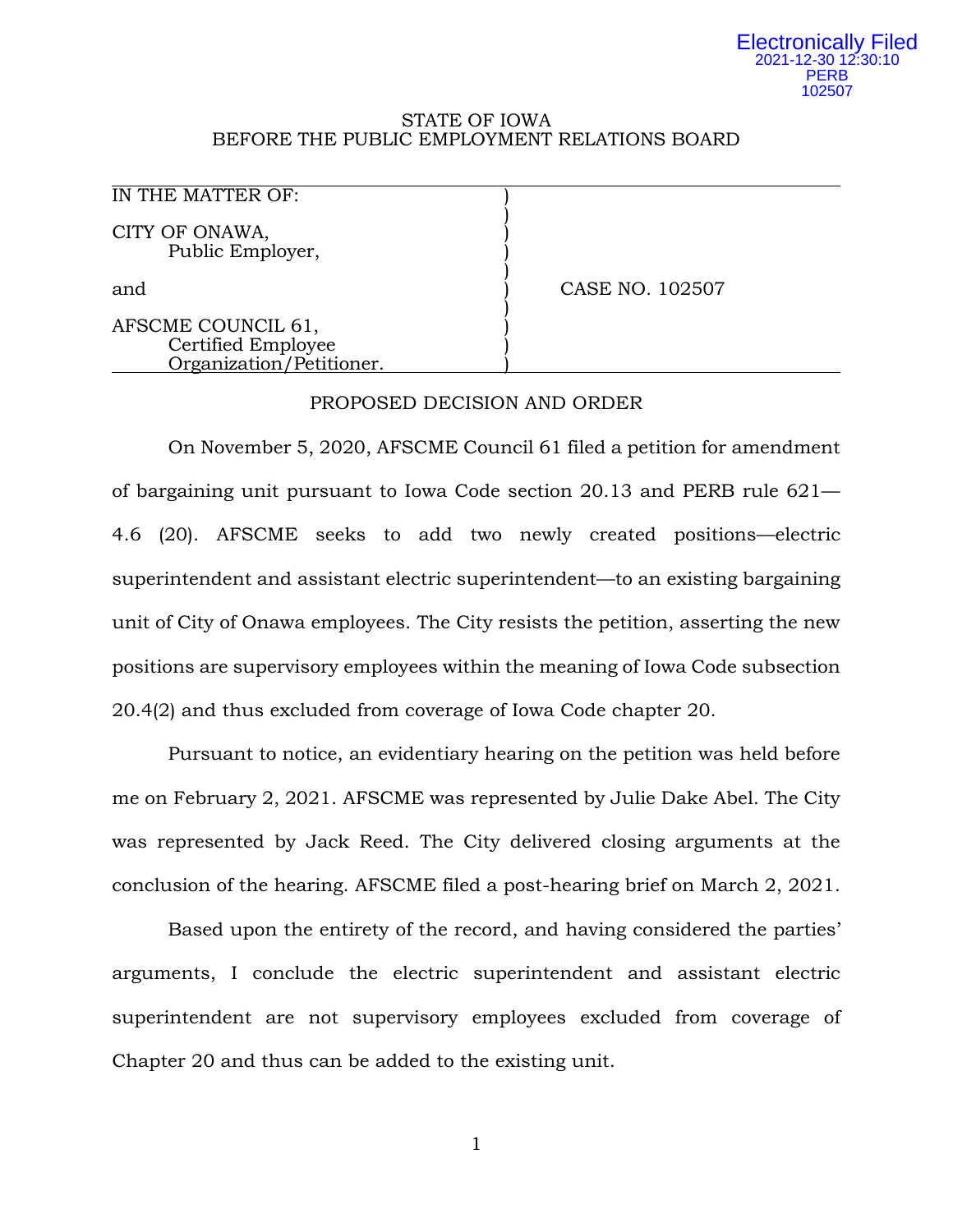## **1. Findings of Fact**

## 1.1 Original Unit Determination

The City of Onawa is a public employer within the meaning of Iowa Code subsection 20.3(10) and AFSCME Council 61 is an employee organization within the meaning of subsection 20.3(4). AFSCME was certified in 2013 (PERB Case No. 8505) as the exclusive bargaining representative for the following unit of the City's employees:

- INCLUDED: maintenance operations coordinator, cemetery sexton/street foreman, electric foreman, water/sewer foreman, wastewater treatment plant worker, street/cemetery crew worker, electric crew worker, water/sewer crew worker, shop/maintenance worker, administrative assistant, deputy clerk, and community center staff.
- EXCLUDED: city administrator, police chief, assistant police chief, city clerk, community center director, police officers, and seasonal workers.

The City and AFSCME have negotiated successive collective bargaining agreements (CBAs) for this unit of employees. The current CBA is effective July 1, 2017, through June 30, 2022. The recognition clause in the current CBA is identical to the included category as determined in 2013.

Testimony received at hearing revealed that all but three of the included job classifications no longer exist. However, neither the City nor AFSCME have petitioned PERB to amend the original unit composition other than AFSCME's instant petition seeking to add the electric superintendent and assistant electric superintendent to the existing unit. As such, absent a proper petition for additional changes to the unit, this decision will only address whether the newly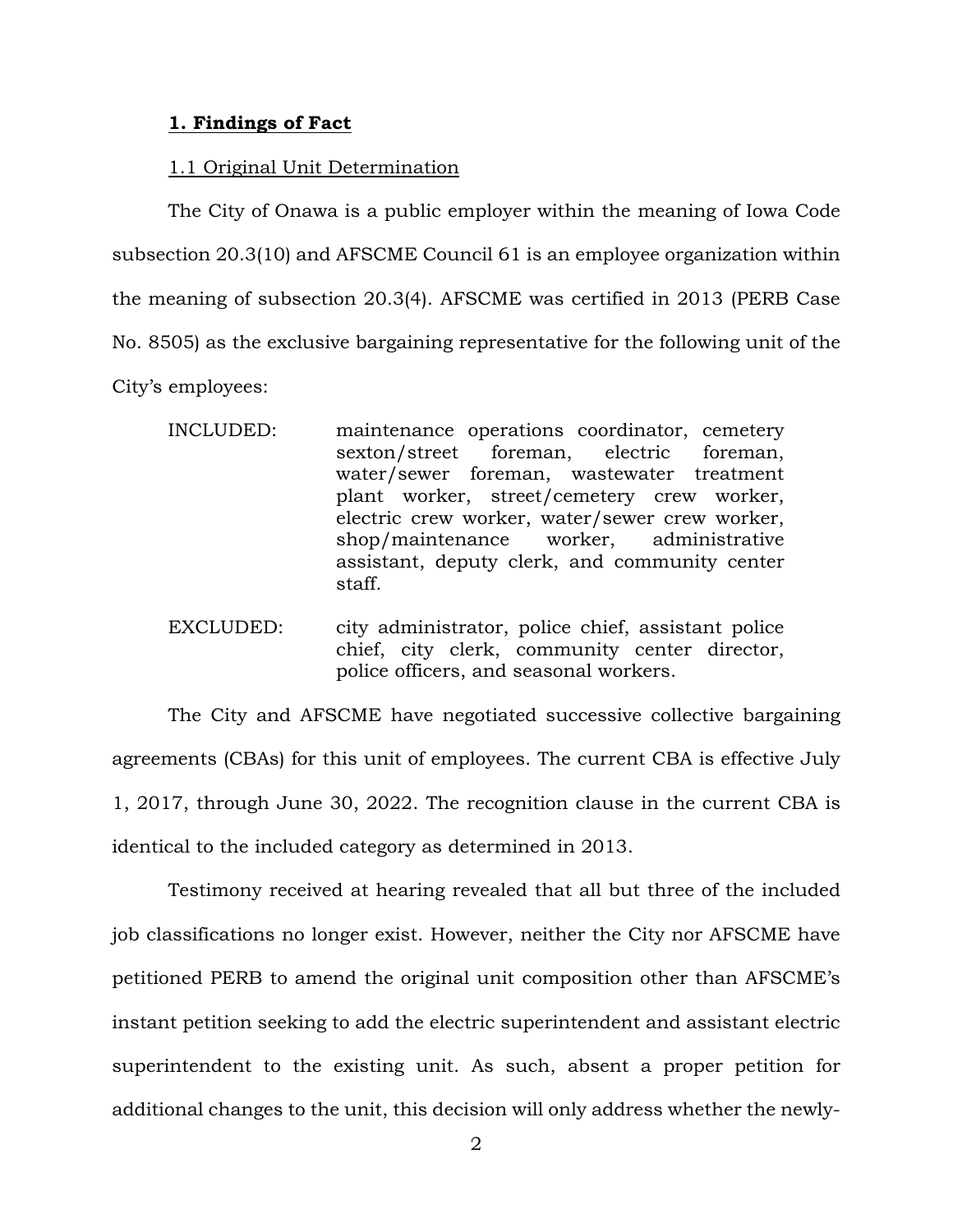created positions of electric superintendent and assistant electric superintendent are eligible for inclusion in the existing unit.

## 1.2 City's Organizational Structure

The City of Onawa has a mayor-council government system. The current organizational chart shows the City's various departments are split into three separate divisions. One division is the police chief and police staff. The second division consists of boards and commissions, fire, city attorney, and library staff. The third division includes the rest of the City's employees and consists of seven separate departments—city clerk, electric, economic development and zoning, parks, facilities, cemetery, and public works. The parties generally refer to this grouping of employees as the public works unit. The public works unit is overseen by Public Works Administrator John Casady. Casady reports directly to the Mayor and City Council.

The City's current organizational structure was adopted in late 2020 following a restructuring of its public works department. A 2017 organizational chart shows the public works department consisted of the following personnel: electric, street and cemetery, water and wastewater, and facilities. The department head was the Director of Public Works/Utilities Superintendent. Casady was in that position at the time. Directly under Casady, the City had an Assistant Public Works Director/ Utilities and Street Foreman position. Three of the public works units – electric, water, and wastewater—had a foreman position overseeing their respective operations.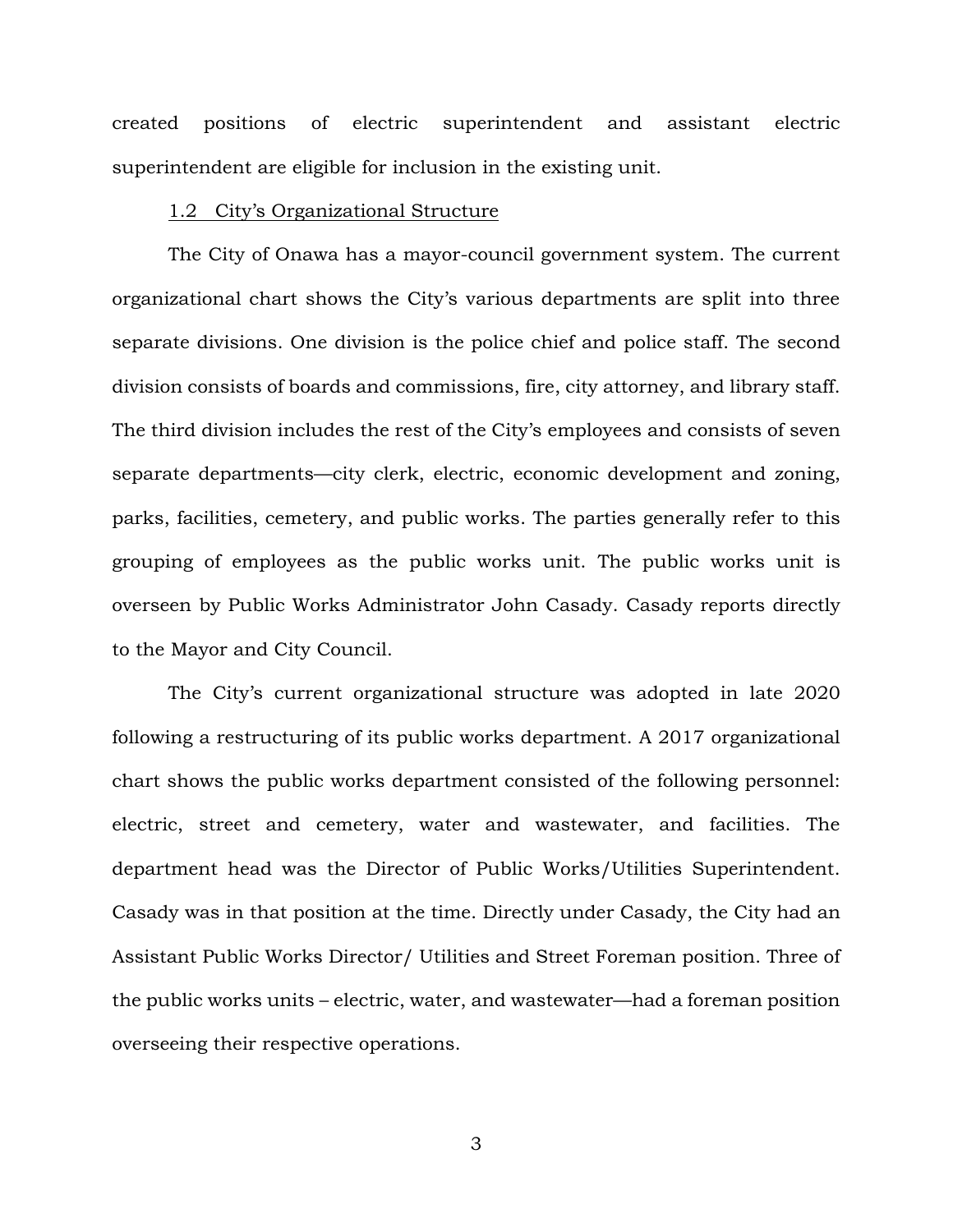The public works restructuring plan was implemented over a span of about two years. The restructuring was prompted by several changes. First, the City previously had a city administrator that oversaw all the departments now overseen by Casady. The City did not fill the administrator vacancy, but instead gave Casady additional administrative responsibilities. This resulted in the creation of the Public Works Administrator position that oversees all seven of the departments previously outlined. Second, the City contracted out its water and wastewater operations, leaving only the electric, street and cemetery, and facilities operations to be run by the City. Finally, the facility that housed public works became too small to house all the vehicles and equipment. The City thus purchased a new building and moved its electric personnel and operations into the new building separate from the rest of the public works operations. However, the City of Onawa is small and the departments routinely assist each other as needed. The documentary evidence in the record reveals the City had 33 employees, including 4 seasonal employees, in 2020.

### 1.3 City's Electric Department

After the electric department was relocated to the new building, the City created the electric superintendent and assistant electric superintendent positions. The City asserts the positions were created because the electric department is now entirely separate from the rest of public works and must have an on-site supervisor at the new location. The City describes the electric superintendent position as an "office supervisor" and the assistant electric supervisor as a "field supervisor" for the electric department.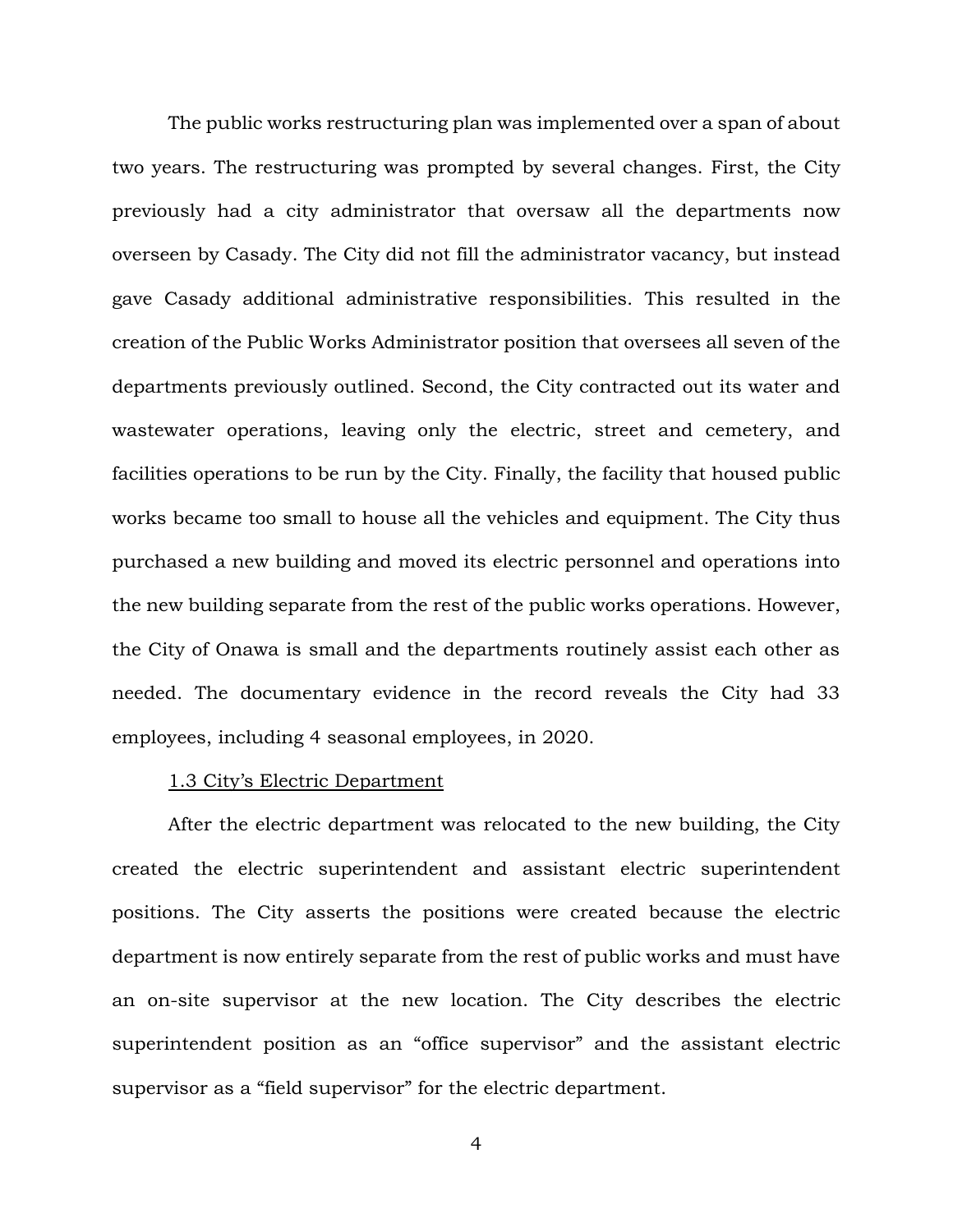The electric department now consists of three employees: electric superintendent (ES), Kyle Cuka, assistant electric superintendent (AES), Jake Fox, and an apprentice lineman, Jake Huff. The three employees, together with the public works foreman, are on a rotating on-call schedule for electrical emergencies and outages.

The ES and AES positions were created in October 2020. It does not appear the City eliminated any employees as part of the restructuring. Instead, the change was limited to the creation of the new ES and AES positions, and concurrent elimination of the foreman and lead journeyman positions previously occupied by Cuka and Fox. Both Cuka and Fox were retained and placed in the new positions.

#### 1.4 Electric Superintendent Job Duties

The job description for the electric superintendent is part of the record. The description states the ES position is in the Public Works Department, and reports to the Public Works Administrator. The primary purpose of the ES position is "supervising and overseeing the operations for the city electric department including directing personnel and job assignments. Administering electric department functions to address emergencies and routine maintenance." It further lists numerous essential duties and responsibilities, such as:

- Reports to the Public Works Administrator periodically or as required
- Supervise and direct all aspects of the electric department including personnel
- Oversees the construction for all department projects to insure their adequacy and timely completion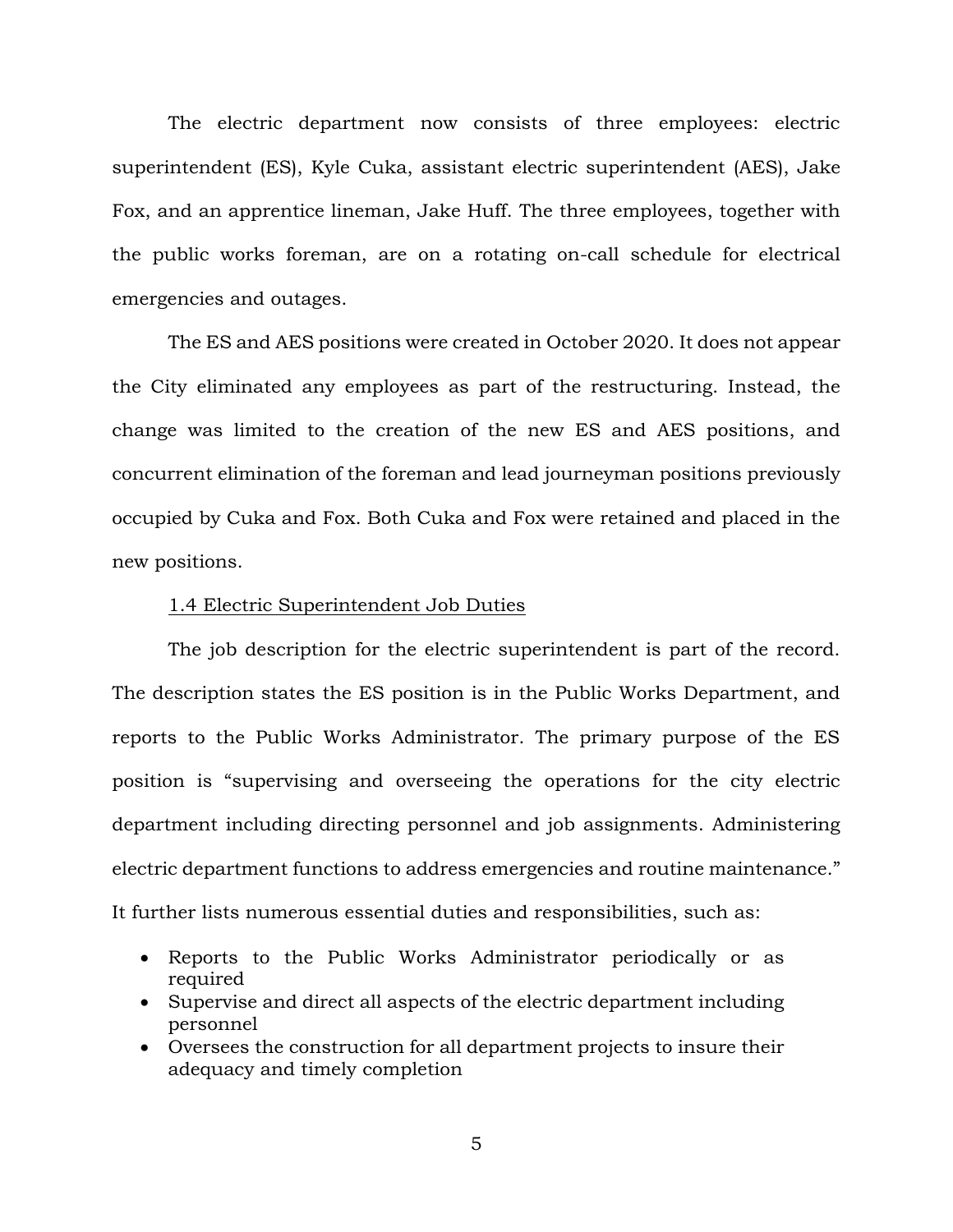- Plans, supervises, evaluates, and schedules personnel to ensure satisfactory operation and performance
- Reviews the work for subordinates to maintain efficiency and good morale
- Monitors spending to keep within approved budget
- Ability to supervise, direct and teach subordinates the procedures for the electric department's maintenance and repair, and other necessary functions or tasks

The list of duties and responsibilities is non-exhaustive, specifically indicating that other duties may be required and assigned by the Public Works Administrator. Kyle Cuka has been the ES since the position was created.

Prior to the creation of the ES position, Kyle Cuka was the electric foreman. Cuka has been employed by the City since February 2016, but it is unknown whether he occupied the electric foreman position since that time. Cuka did not testify at the hearing. It is unknown what specific changes in duties, if any, he experienced when he moved from the electric foreman to the ES position.

The record also does not contain a copy of the electric foremen job description prior to its elimination. However, the record does contain the 2012 PERB decision that determined the original bargaining unit, PERB Case No. 8505, and placed the electric foreman position in the bargaining unit. The hearing officer noted, based on the electric foreman job description that was presented to her at the time, the electric foreman had the following duties and responsibilities:

- Supervises, performs, and assists in planning skilled work in the construction, maintenance, repair of electrical transmission and distribution lines and related equipment.
- Crew foreman in charge of scheduling daily workload and delegating job assignments to full and part-time members of his crew.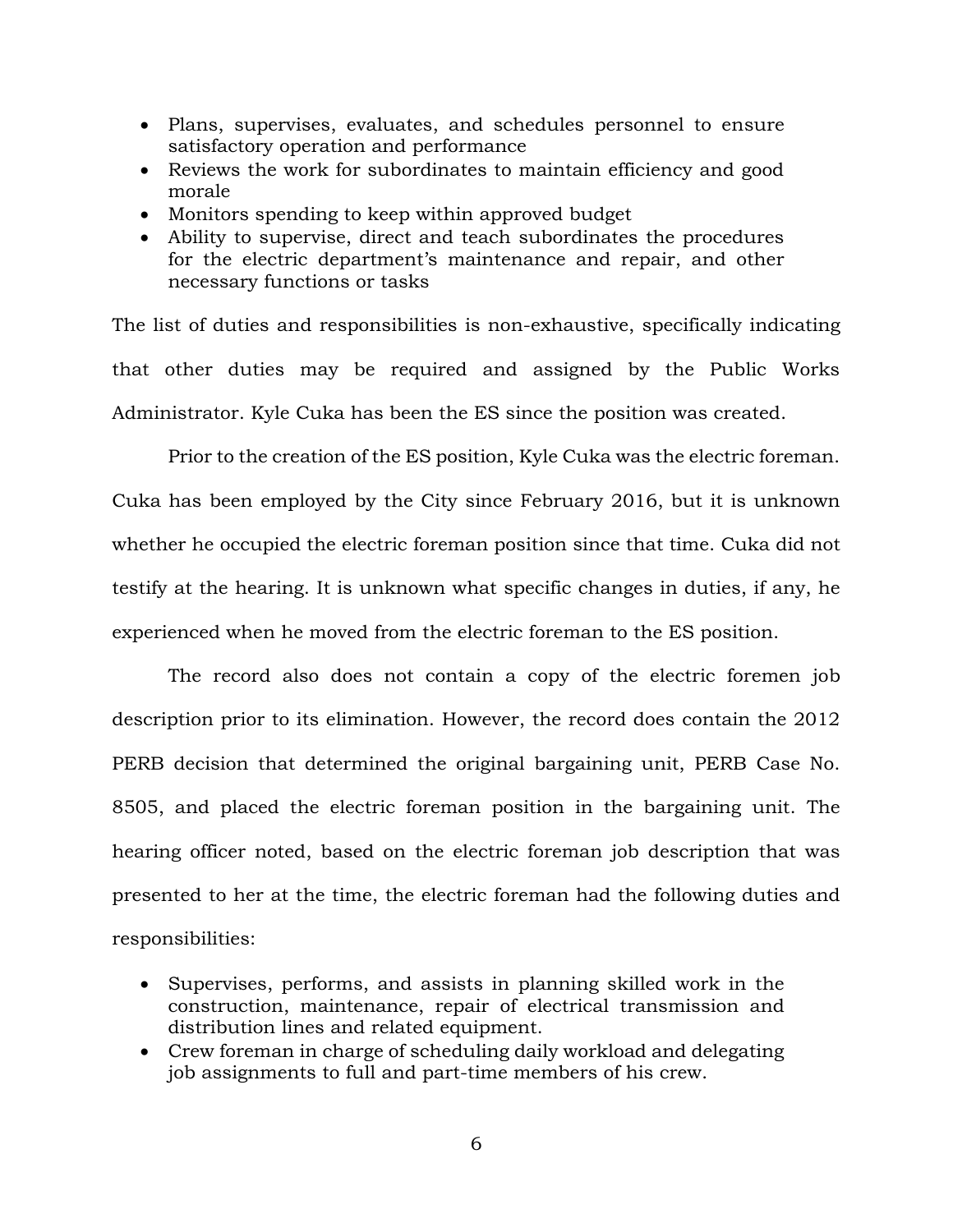- Responsible in seeing that all service calls are handled in a timely manner.
- Responsible in making sure that at least one member of the electrical crew will be available at any hour of any day.
- Operate heavy and light equipment necessary in the performance of maintenance, repair, and construction related to the job (CDL required), assists all other City departments, or delegate crew members to assist, when necessary, by performing skilled or manual labor and operating heavy and light equipment.
- Ensures that his crew members comply with all personnel, safety, and other City policies.

*City of Onawa and AFSCME Council 61,* 2012 ALJ 8505 at 10. Since the original unit creation, the electric foreman position has been in the bargaining unit. Notably, as indicated in the hearing officer's decision, the City referred to any foremen position as a "superintendent" during the original unit determination proceeding.

# 1.5 Assistant Electric Superintendent Job Duties

The assistant electric superintendent job description is part of the record. Like with the ES position, the description states the AES is part of the Public Works Department and reports to the ES and the Public Works Administrator. The primary purpose of the AES position is "supervising and overseeing the apprentice electric line worker for the city's electric department including directing personnel and job assignments. Administering electric department functions to address emergencies and routine maintenance." The job description lists numerous essential duties and responsibilities, such as:

- Serves as electric superintendent in his/her absence
- Supervise and direct apprentice electric personnel
- Plans, supervises, evaluates, and schedules personnel to ensure satisfactory operation and performance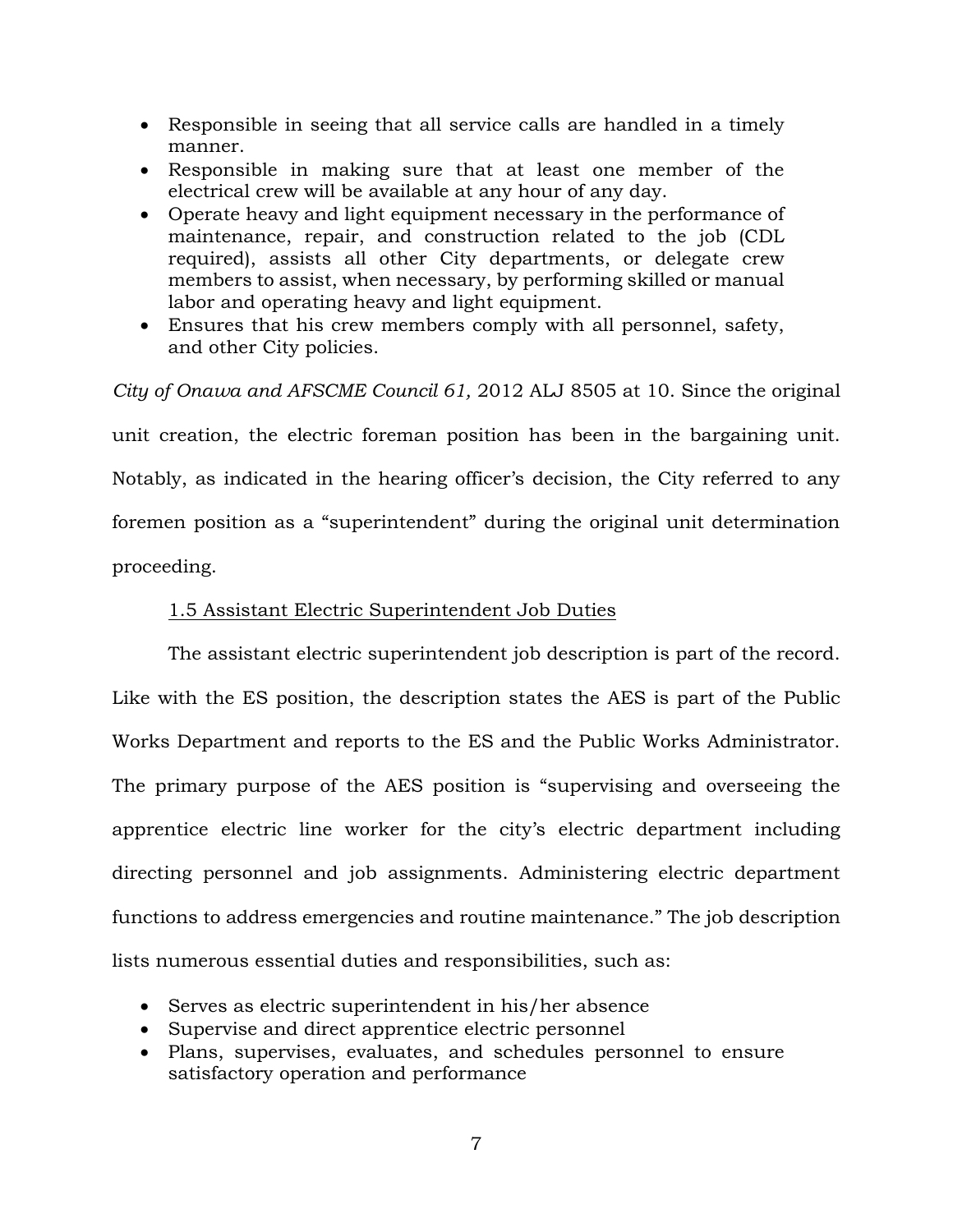- Reviews the work of subordinates to maintain efficiency and good morale
- Monitors spending to keep within approved budget
- Ability to supervise, direct and teach subordinates the procedures for the electric department's maintenance and repair, and other necessary functions or tasks

The list of duties and responsibilities is non-exhaustive, indicating that other duties may be required and assigned by the ES or Public Works Administrator. Jake Fox has been the AES since the position was created.

Prior to the creation of the AES position, Jake Fox was the electric lead journeyman. The City eliminated this position as part of the public works restructuring and placed Fox in the AES position.

The lead journeyman job description is part of the record. This position was created in March 2020. The primary purpose of the position was "to perform work in construction, maintenance, and repair of overhead and underground electric distribution systems." The lead journeyman position also supervised and directed electric apprentices and electricians in the field as noted by the job description. The essential duties and responsibilities included:

- Performs all aspects of electric distribution construction and maintenance work
- Supervises and oversees employees for maintaining safe operations
- Investigates customer electric service complaints, oversees the field operation of construction equipment and tools, and posts late notices/disconnection notices to customers
- Maintains time and work records

The lead journeyman position was considered part of the bargaining unit. Fox testified at the hearing that the only change in his duties and responsibilities since becoming the AES in October 2020 is that now he can sign off on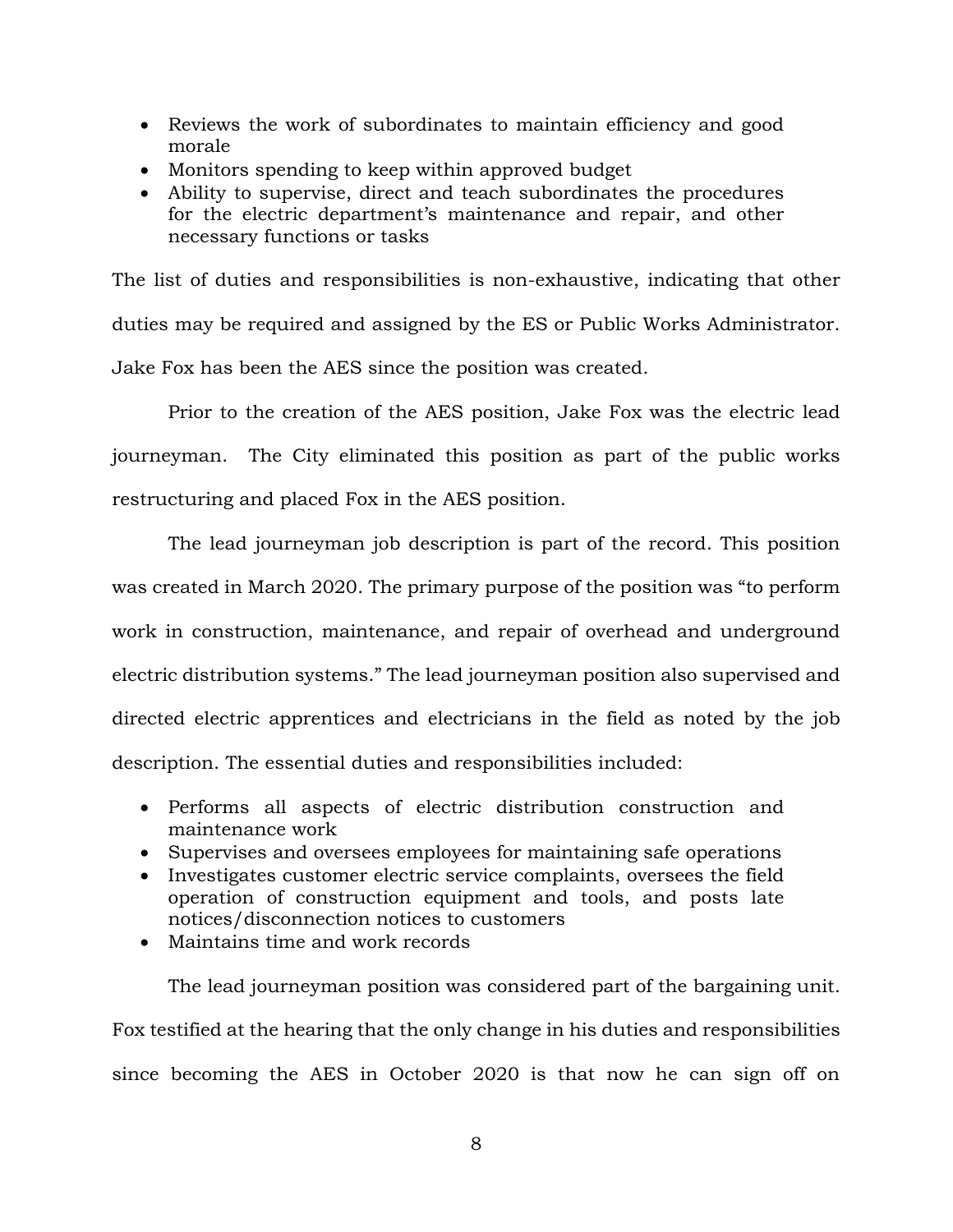apprentice Huff's hours worked for the apprenticeship program and he can approve Huff's time off requests.

#### 1.6 Purported Supervisory Functions of ES and AES

The City contends both the ES and AES are supervisory employees within the new separate electric department. Specifically, the City claims the ES and AES have independent authority to do the following supervisory functions: assign, direct, transfer, promote, discipline, suspend, discharge, and adjust grievances of other public employees.

Casady testified that the number of employees the ES and AES supervise fluctuate daily. The departments routinely work together because Onawa is a small city. For example, in the event of a snow storm, the entire public works department, electric department, and police department could be doing one job. In the event of an electrical problem, there is a potential that all of the employees would be assisting the electric department. ES Cuka and AES Fox are the only two City employees qualified to oversee electrical work because they are licensed journeyman. As a result, any electric work involving energized lines must be supervised and inspected by them.

The City presented a log of activities the ES and AES performed from late November 2020 to mid-January 2021 as evidence of the positions' supervisory status. It is unknown who created the log sheet. However, AES Fox testified that ES Cuka gave him the log sheet and asked him to keep track of his "supervisory role" on a daily basis. The log sheet contains the following columns: approve time sheets, approve apprenticeship hours, approve time off, dispatch, assist others,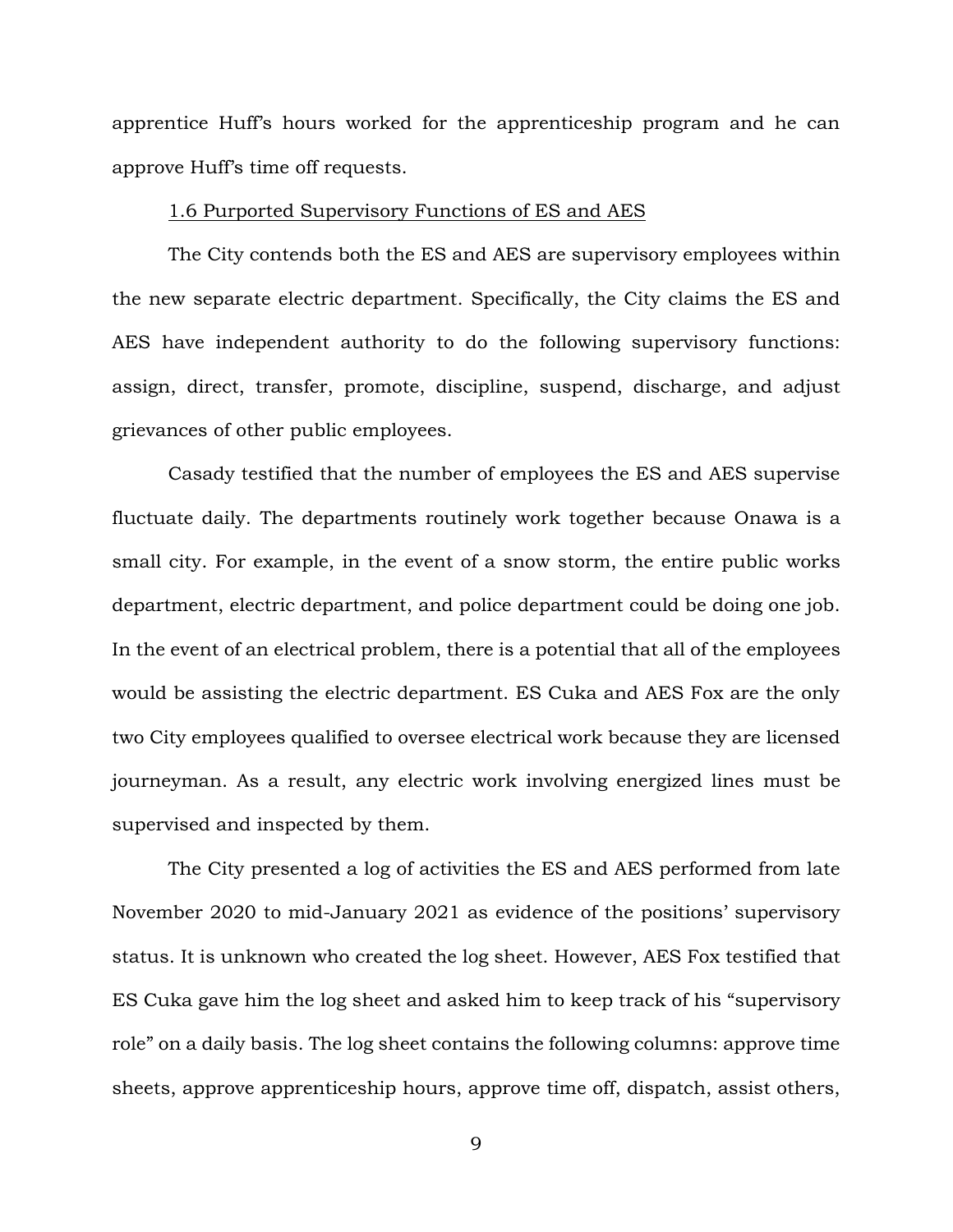inspect work, and supervise others. Both ES Cuka and AES Fox completed the daily log. For the 30 days on ES Cuka's log sheet, from November 24, 2020, to January 14, 2021, he indicated performing the specific tasks as follows:

- Approve time sheets  $-3$  times
- Approve apprenticeship hours 3 times
- Approve time of  $f 9$  times
- Dispatch 26 times
- Assist others zero times
- Inspect work 14 times
- Supervise others 13 times

For the 28 days on AES Fox's log sheet, from November 30, 2020, to January

15, 2021, AES Fox indicated performing the specific tasks as follows:

- Approve time sheets zero times
- Approve apprenticeship hours  $-2$  times
- Approve time of  $f 2$  times
- Dispatch 27 times
- Assist others 6 times
- Inspect work  $-28$  times
- Supervise others 28 times

The record contains some explanation as to what work each of the log columns encompass.

The ES keeps track of employee payroll for the electric department. The "approving time sheets" column demonstrates the ES signed off on payroll timesheets. Employees are paid bi-weekly, so the ES has done this duty three times in the roughly 6 weeks tracked. Only the ES has been shown to complete this task, but the City asserts the AES has authority to approve timesheets in ES Cuka's absence. It is unknown on this record who approved payroll timesheets for the electric department prior to the creation of the ES position.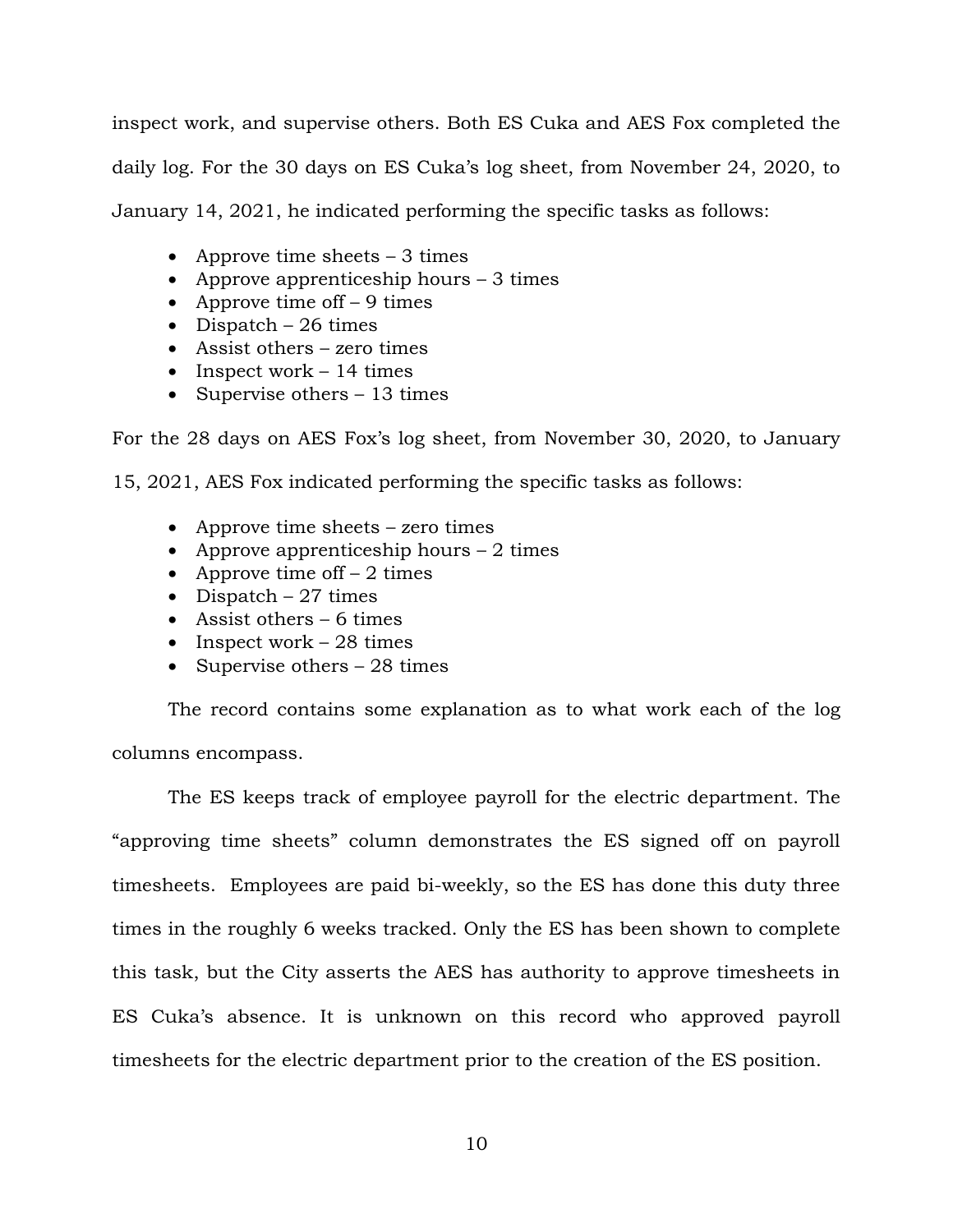The City employs one apprentice lineman, Jake Huff. For certification purposes, the apprentice is required to track his hours worked on a sheet provided by the Iowa Association of Municipal Utilities (IAMU). Any electric work the apprentice completes must be inspected and supervised by a licensed journeyman. As such, either ES Cuka or AES Fox, as the only qualified journeyman employed by the City, are always working alongside the apprentice. The apprentice fills out the IAMU sheet, the ES or AES compares the sheet to the hours worked, and signs off on the sheet, confirming to the IAMU that the apprentice actually worked those hours. The record does not contain evidence as to who previously signed off on the apprenticeship hours prior to the creation of the ES and AES positions.

The ES and AES have independent authority to grant or deny time off requests. The log sheet demonstrates that both ES and AES have exercised this duty. The AES can approve time off requests for apprentice Huff, while the ES can approve time off requests for both AES Fox and apprentice Huff. The record contains no direct evidence as to how or on what basis time off requests are reviewed or granted. The record also contains no information as to who used to handle time off requests prior to the creation of the ES and AES positions.

The daily operations of the electric department involve completing various work orders and responding to tasks that come up for electric work around the City. The final four items on the log sheet – dispatch, assist others, inspect work and supervise others – are all presented by the City as evidence that the ES and AES assign duties and direct other public employees on a daily basis.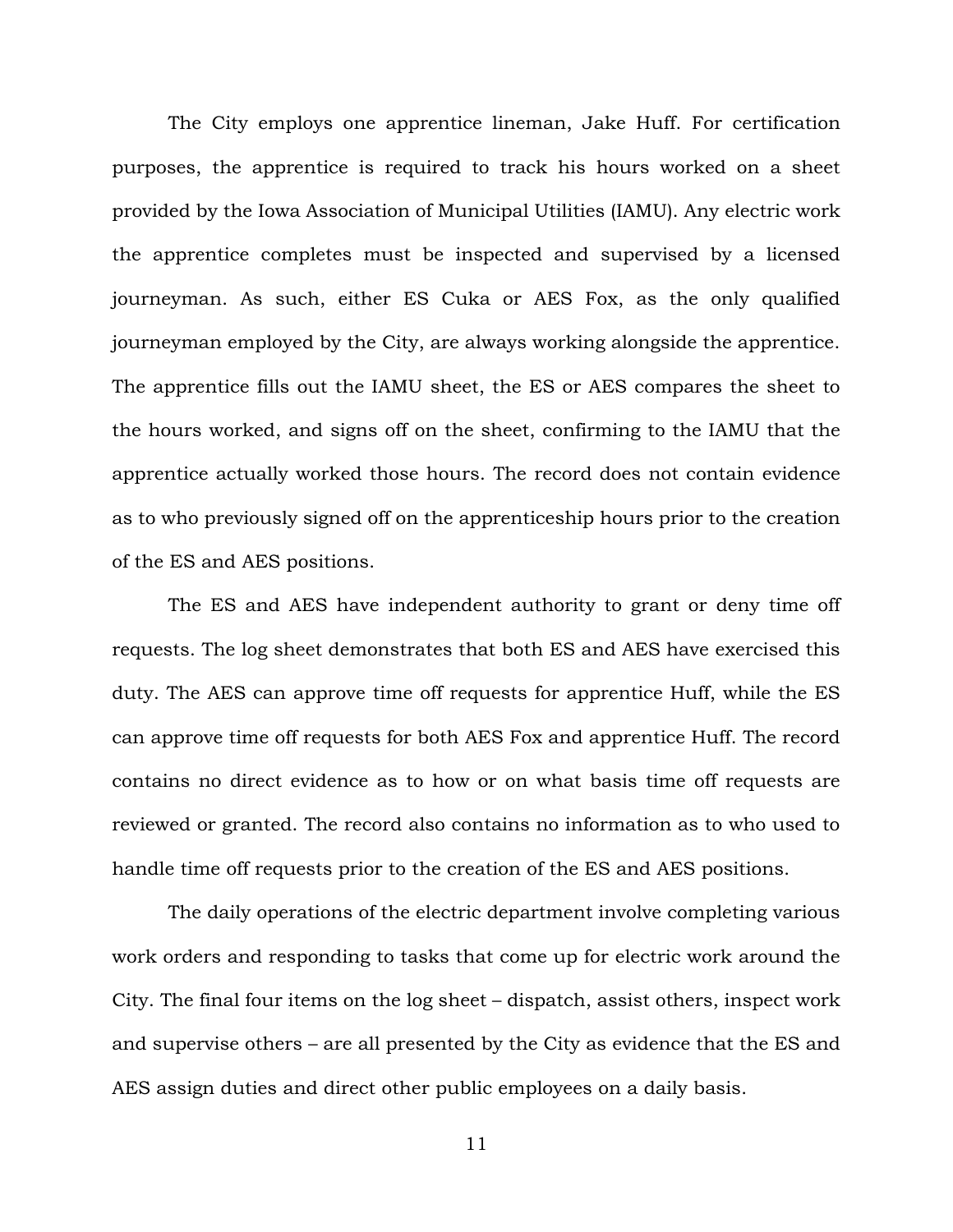The ES or AES determine who will handle work orders and dispatch employees accordingly. The ES and AES also handle work orders themselves. AES Fox testified that he may dispatch apprentice Huff to read an electric meter while he handles another request. Alternatively, if the request requires a licensed journeyman, the AES will have apprentice Huff accompany him to handle the request. The City contends the dispatch column demonstrates the ES and AES assign work on a daily basis because they determine where employees will be sent. AES Fox testified that he occasionally dispatches an employee from one job to another. AES Fox also testified that dispatching is not a new duty since becoming the AES. He used to dispatch in his prior position of lead journeyman, a position included in the bargaining unit.

The City also contends the dispatch column shows the ES and AES have the authority to "transfer" employees from one job or project to another on a daily basis. AES Fox testified that he has occasionally dispatched employees to different jobs. The record does not establish how dispatch decisions are made. Additionally, no evidence suggests this is a new duty for Cuka or Fox since the creation of the ES and AES positions.

The "assist others" column on the log sheet describes the time the ES or AES assisted other employees or departments. The record establishes all City employees often assist each other with tasks as the need arises. For example, AES Fox testified that the electric department employees will assist the street department with plowing snow and filling potholes, or assist the cemetery employees with digging graves when they are short-staffed. Other departments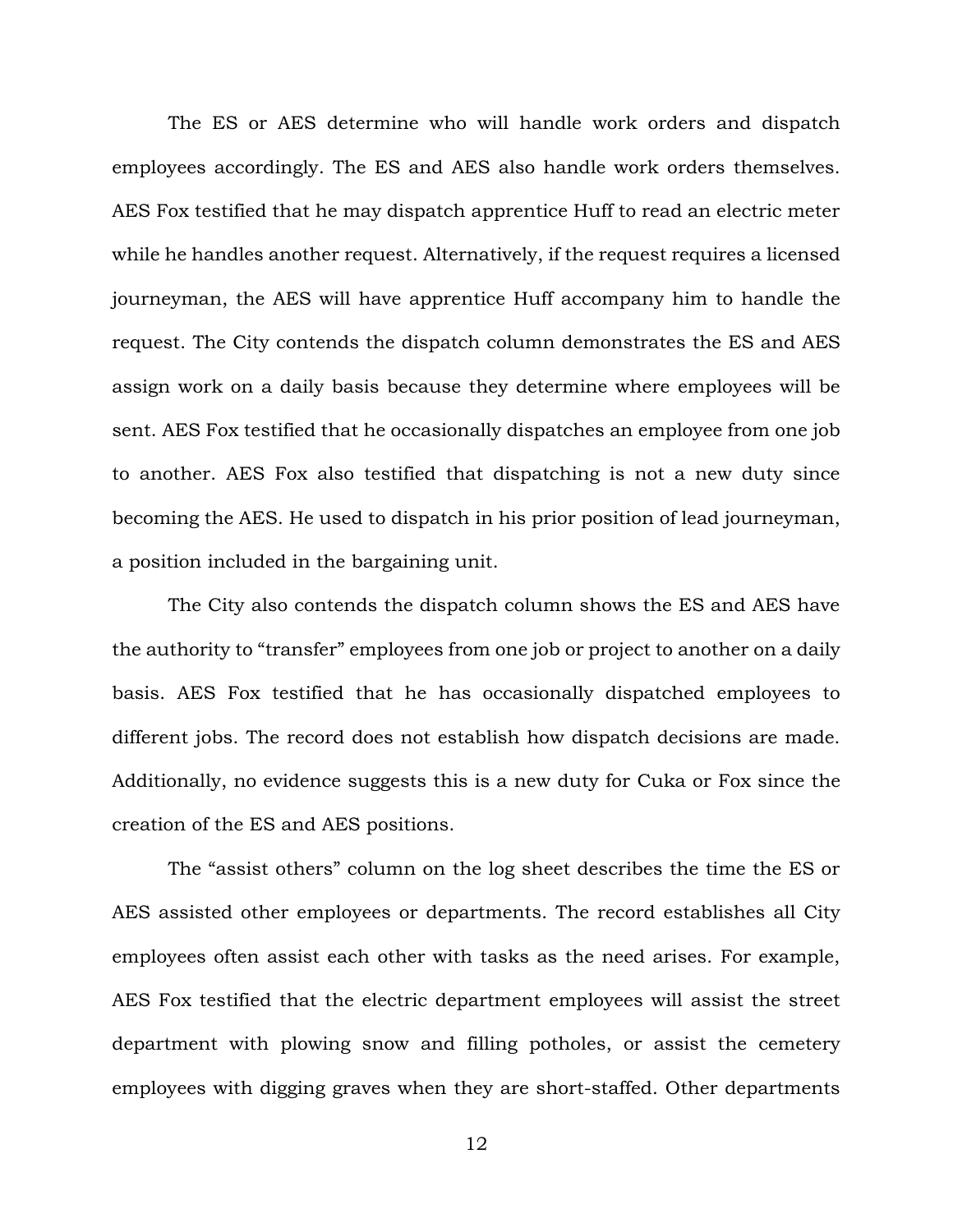assist the electric department when needed as well. Assisting other departments and employees occurred prior to the creation of the ES and AES positions.

The "inspect" column on the log sheets describes times when the ES or AES inspected the electric work performed. National, state and city agencies dictate the safety regulations that govern electrical work. Cuka and Fox are the only licensed journeyman employed by the City and thus the only qualified personnel to inspect electrical work. AES Fox testified that he inspects apprentice Huff's work on a daily basis because Huff is still learning and not yet licensed. For example, if Huff is working on wire connections, AES Fox will check the work is done correctly before energizing the service. Fox testified that inspecting work could be done by a lead worker. ES Cuka and AES Fox, as the only two licensed journeymen, inspected the work of others even prior to the creation of the ES and AES positions.

The "supervise" column reflects times when the AES oversaw the work performed by apprentice Huff or other employees assisting the electric department. ES Cuka did not testify, so it is unknown what he understood the "supervise others" column encompassed. For AES Fox, the supervising others column was documenting the daily supervision he has over apprentice Huff's work because Huff is still learning and is required to work under the supervision of a licensed journeyman. Additionally, when other departments are assisting the electric department, AES Fox will supervise their work as well. He will ensure the employees wear proper personal protective equipment (PPE) in compliance with OSHA standards and that the employees do not place themselves in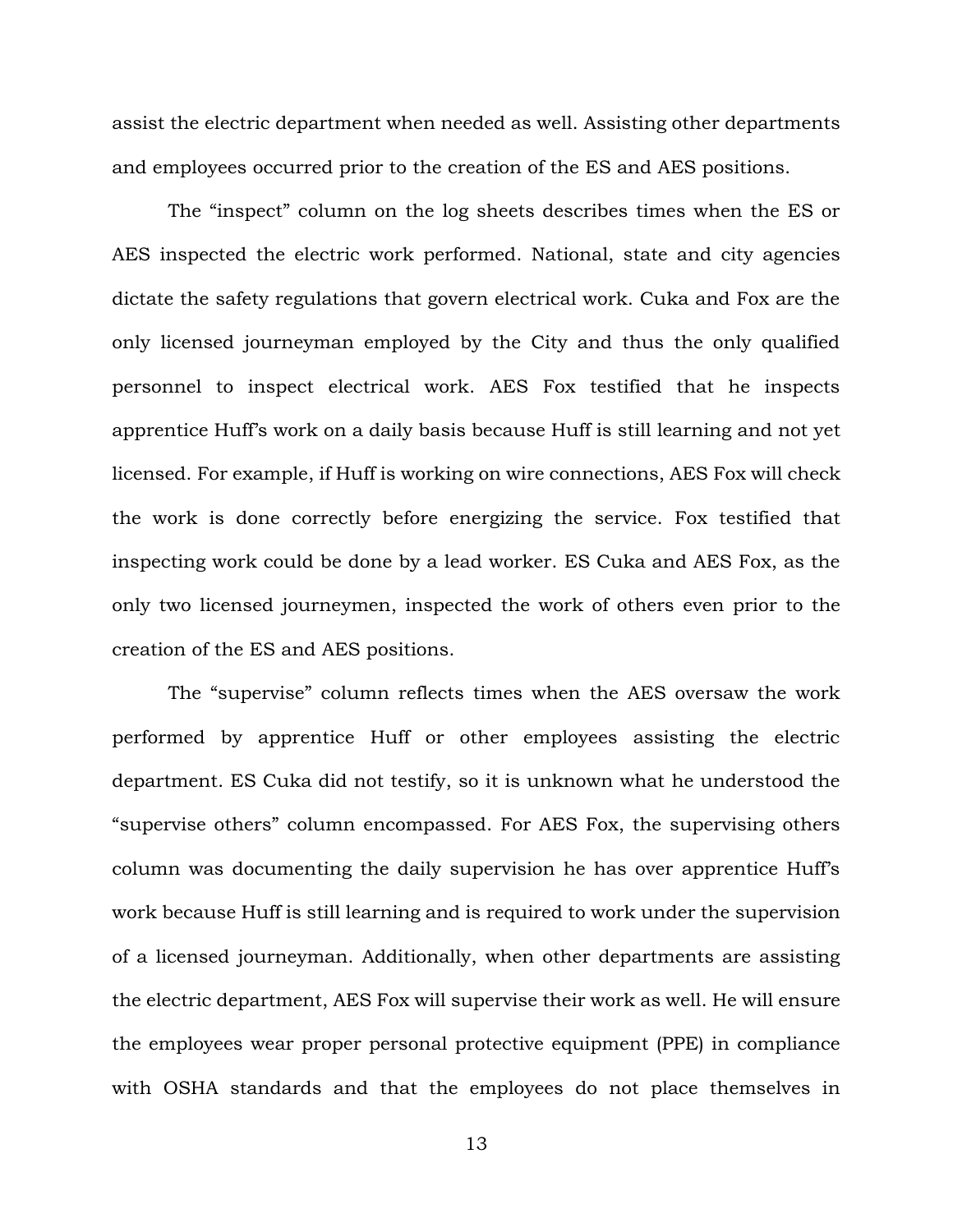hazardous places. When this occurs, AES Fox is overseeing all employees that are assisting the electric department. This is not a new duty for AES Fox since becoming the AES.

The City contends the ES and AES have independent authority to discipline employees up to and including termination. Casady testified the positions do not need to consult with him prior to the issuance of discipline, but only for the purpose of informing him if he needs to start the process for a replacement. The record does not demonstrate that either ES or AES have issued discipline. AES Fox testified that he does not think he has the authority to issue discipline. He has never been informed by the City one way or another. When asked whether he has the ability to "write up an employee," AES Fox testified he was never told that specifically but "I would think that I could do something like that." It is unknown what precisely Fox meant with the term "writing up" an employee. The record does not demonstrate whether ES Cuka has been informed or knows whether he has the authority to discipline. Testimony provided by the public works (PW) working foreman indicates the City's personnel policy states that discipline decisions are made by the City's personnel committee. The City provided no evidence to dispute this testimony.

The City contends the ES and AES have independent authority to adjust employee grievances. Casady testified he does not know whether either Cuka or Fox have handled employee grievances, but asserts he would not have to be advised if they had. AES Fox testified he does not think he has the authority to adjust employee grievances. Like with disciplining employees, the City has not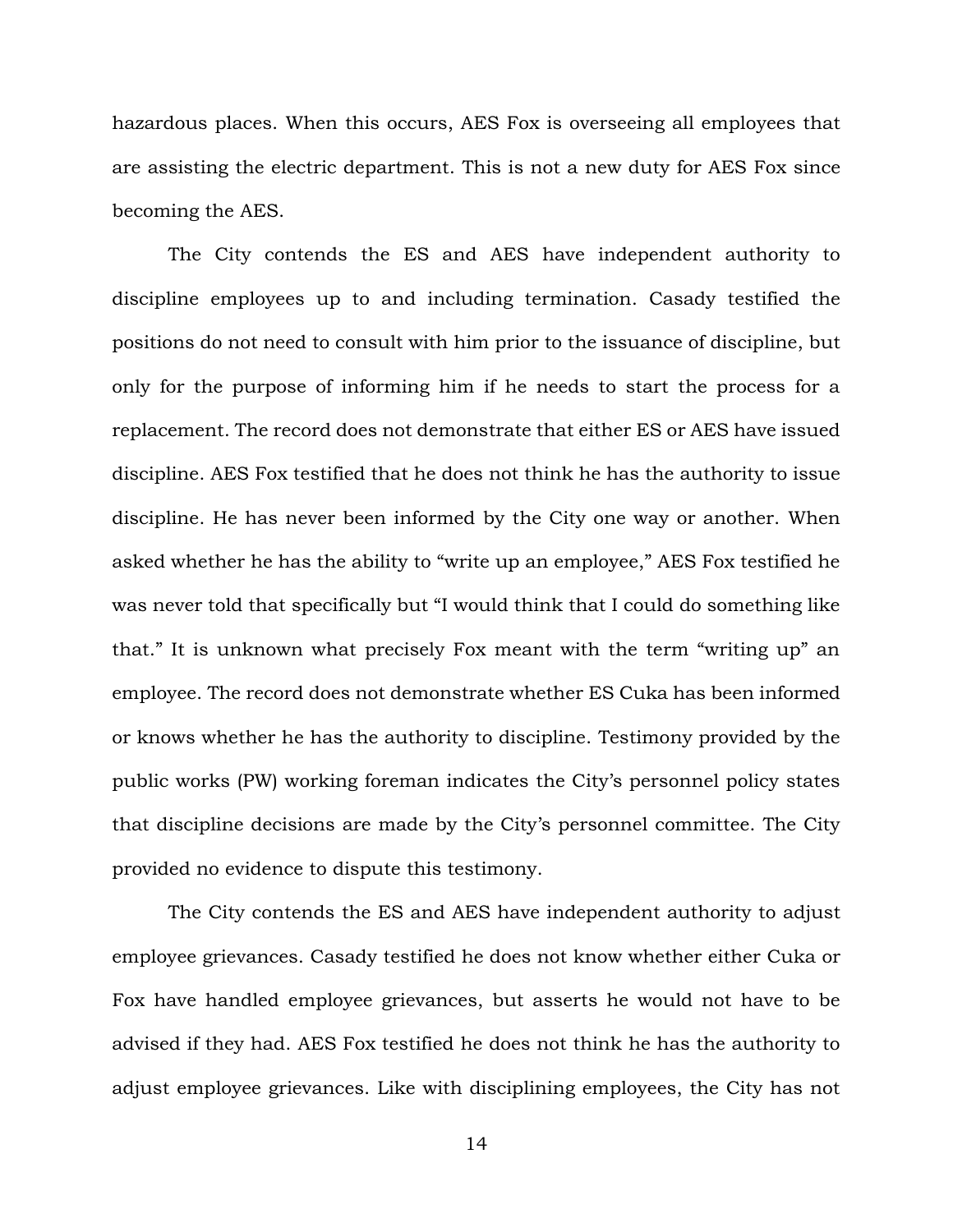informed him one way or another whether he has this authority. The record does not establish ES Cuka's understanding of whether he can adjust employee grievances. Testimony by PW working foreman indicated the City's personnel policy states that employee grievances are handled by the personnel committee. Meeting minutes from a July 2019 personnel committee meeting reveals the committee discussed a "possible union grievance" as part of the meeting. The City did not provide any evidence to dispute PW foreman's testimony that, by policy, employee grievances are only handled by the personnel committee.

The City contends the ES and AES "promote" other public employees because they sign off on the apprentice lineman's hours. The City is in a statewide apprenticeship program consisting of four steps. Each step has a required number of hours to be worked and testing to be conducted by the IAMU. As established by the log sheet, the ES and AES sign off on the apprentice's hours worked sheet that is submitted to the IAMU. Once the apprentice accumulates the required number of hours and testing, he is "promoted" to the next step in the apprenticeship program. Casady testified that "promotions" go through the personnel committee, but the ES and AES would notify the personnel committee when an apprentice "promotes" to the next step as a result of completing the required hours worked and testing. The City asserts this establishes the ES and AES promote other public employees.

## 1.7 Public Works Working Foreman

AFSCME presented testimony and evidence regarding the PW working foreman position. The position has been in existence since September 2019 and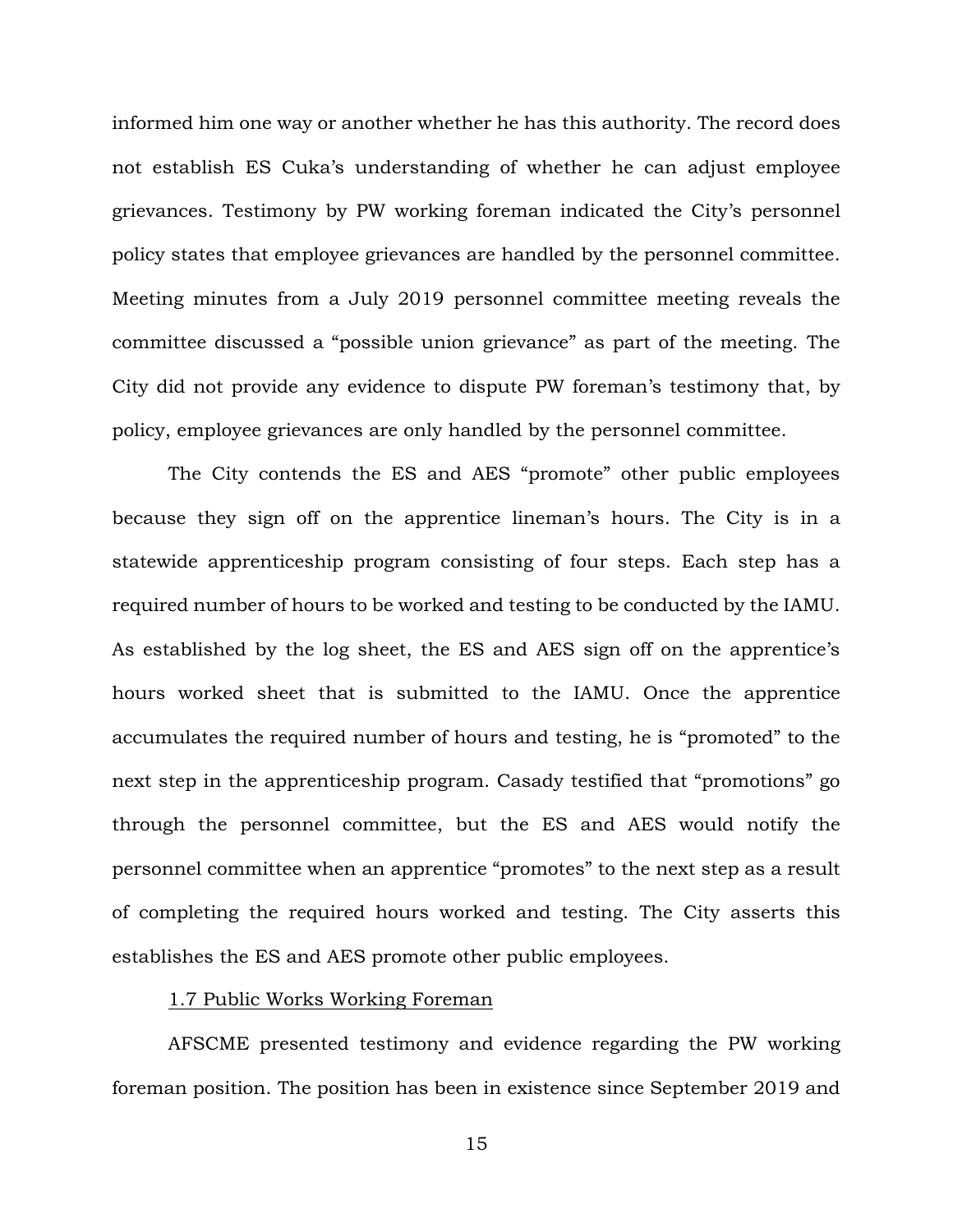is part of the bargaining unit. Brian Savery was hired into the position shortly after its creation in September 2019. At that time, Savery oversaw all the departments that were then under the public works umbrella, which included the electric department. Since the 2020 public works restructuring, Savery no longer oversees the electric department.

The union highlighted the job description and testimony of the PW foreman to argue the ES and AES are akin to the foreman or a lead worker position, not a supervisory employee as the City claims. The PW foreman's essential duties and responsibilities include:

- Oversees the construction for all department projects to insure their adequacy and timely completion
- Plans, supervises and reviews the activities of personnel who are engaged in carrying out street department functions to insure satisfactory operation and performance
- Reviews the work of subordinates to maintain efficiency and good morale
- Maintain good relationships between all city departments so that they can work together with more manpower and equipment for the betterment of the community
- Ability to supervise, direct and teach subordinates the procedures for every department's maintenance and repair, other necessary functions or tasks.

Savery has regular contact with the electric department employees as the City employees routinely work with each other. Savery is also on the on-call schedule for the electric department, which is a four-week rotation schedule during which Savery, ES Cuka, AES Fox, and apprentice Huff switch off being on-call for a week for emergencies and outages. Savery is not aware of anything in the ES and AES job descriptions that would preclude them from being in the bargaining unit. Savery does not have the authority to discipline employees or adjust their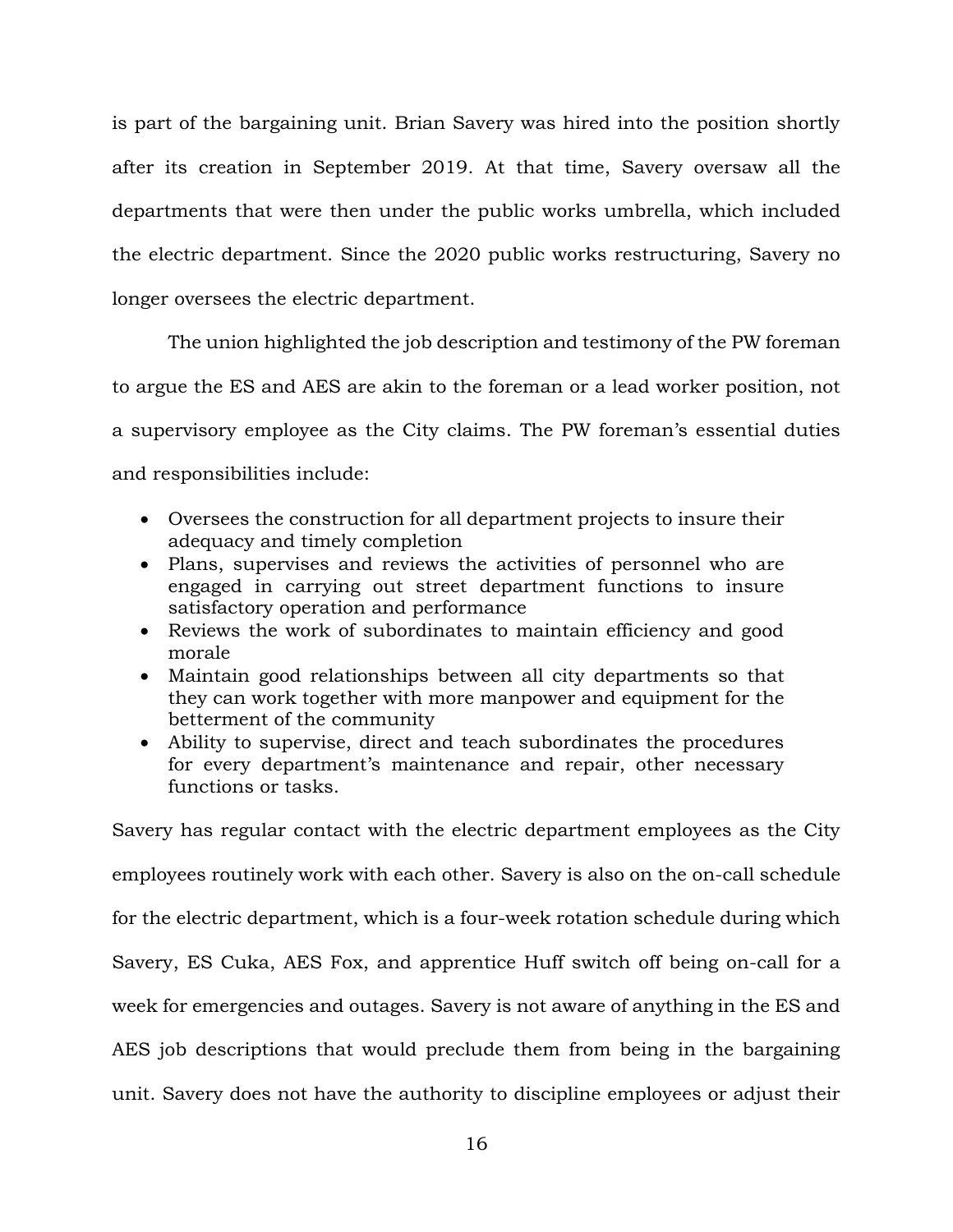grievances in his position, and he was advised the City's personnel policy directs that these matters are only handled by the personnel committee. Furthermore, Savery testified that he has the authority "to approve time sheets." It is unclear from the record whether this testimony refers to both approval of payroll timesheets and requests for time off. At a minimum, however, the testimony is sufficient to establish that he signs off on the payroll timesheets.

#### **2. Issue Presented and the Parties' Arguments**

The issue presented is whether the electric superintendent (ES) and the assistant electric superintendent (AES) are supervisory employees under Iowa Code subsection 20.4(2) and thus ineligible for inclusion in the bargaining unit.

The City argues the ES and AES positions have the authority to assign, direct, transfer, promote, discipline, suspend, discharge, and adjust grievances of other public employees. The City primarily relies on the log sheet completed by the ES and AES as evidence establishing the positions have and exercise supervisory authority.

AFSCME argues the ES and AES do not perform supervisory functions within the meaning of 20.4(2), but merely perform routine duties and responsibilities that a foreman or a lead worker generally performs. AFSCME further contends the ES and AES positions perform the same work as the electric foreman and lead journeyman positions the City eliminated, which were included within the bargaining unit.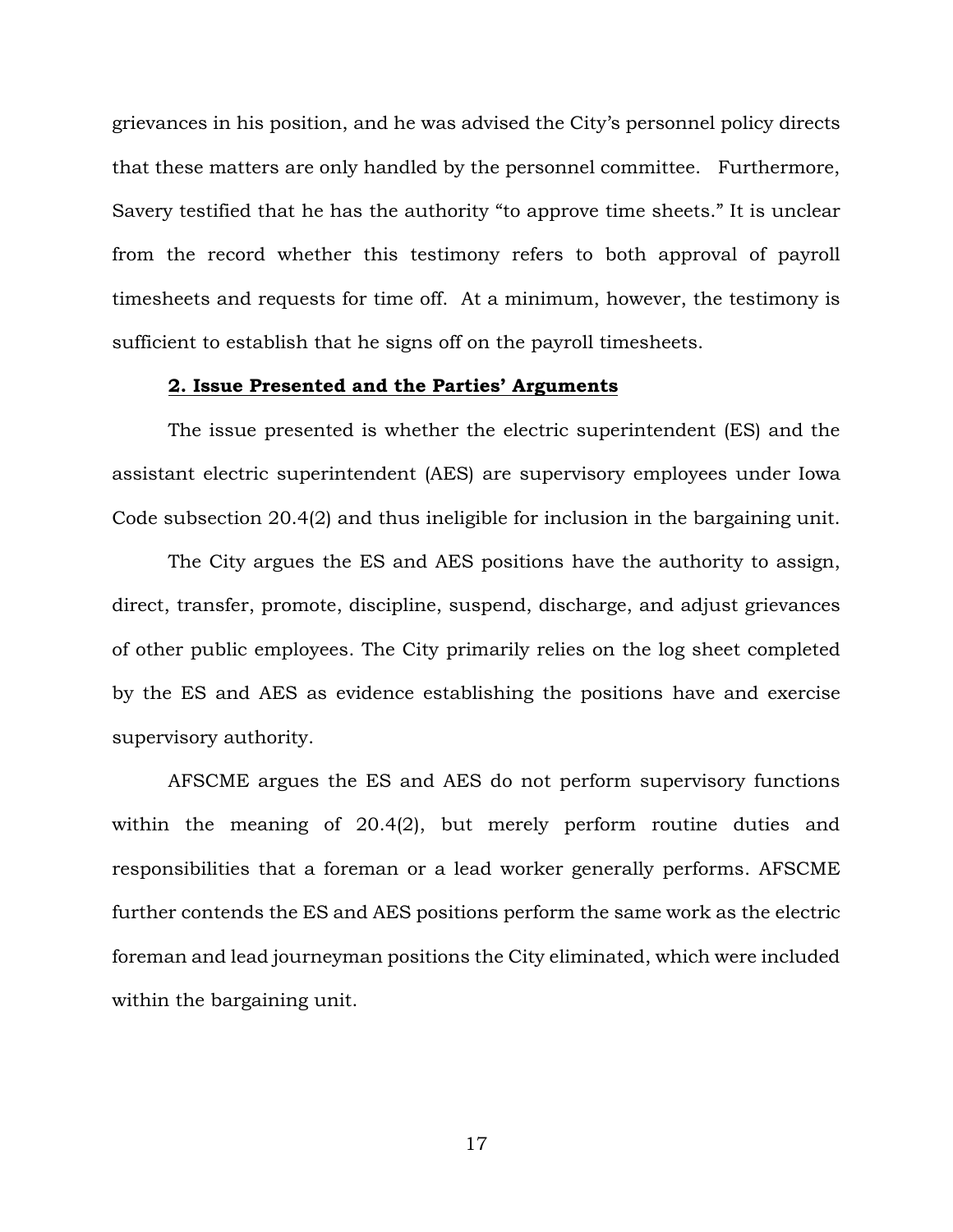## **3. Conclusions of Law and Analysis**

Iowa Code section 20.4 excludes certain employees from coverage of its

provisions. The relevant statutory language provides:

## **20.4 Exclusions.**

The following public employees shall be excluded from the provisions of this chapter:

**\*\*\*** 2. . . . and any supervisory employees. "*Supervisory employee*" means any individual having authority in the interest of the public employer to hire, transfer, suspend, lay off, recall, promote, discharge, assign, reward or discipline other public employees, or the responsibility to direct them, or to adjust their grievances, or effectively to recommend such action, if, in connection with the foregoing, exercise of such authority is not of a merely routine or clerical nature, but requires the use of independent judgment. All school superintendents, assistant superintendents, principals and assistant principals shall be deemed to be supervisory employees.

The Public Employment Relations Act is written in broad terms to allow a

large number of public employees to be eligible for coverage under its provisions.

*City of Eagle Grove and Teamsters Local 238*, 12 PERB 8459 at 6. Therefore,

PERB interprets section 20.4 exclusions narrowly to accomplish this objective.

*Id*. The party asserting the exclusion bears the burden of establishing that the

exclusion applies. *Id*. at 7.

The enumerated functions in the definition of a supervisor are listed disjunctively, meaning that an employee's possession of any one of the enumerated functions is sufficient to make the employee a supervisor. *City of Davenport and Public Emp't Relations Bd*., 264 N.W.2d 307, 314 (Iowa 1978); *City of Denison and Denison Police Ass'n*, 2021 ALJ 102443 at 8. However, to qualify as a supervisor, the statute also requires that the employee in question (1) have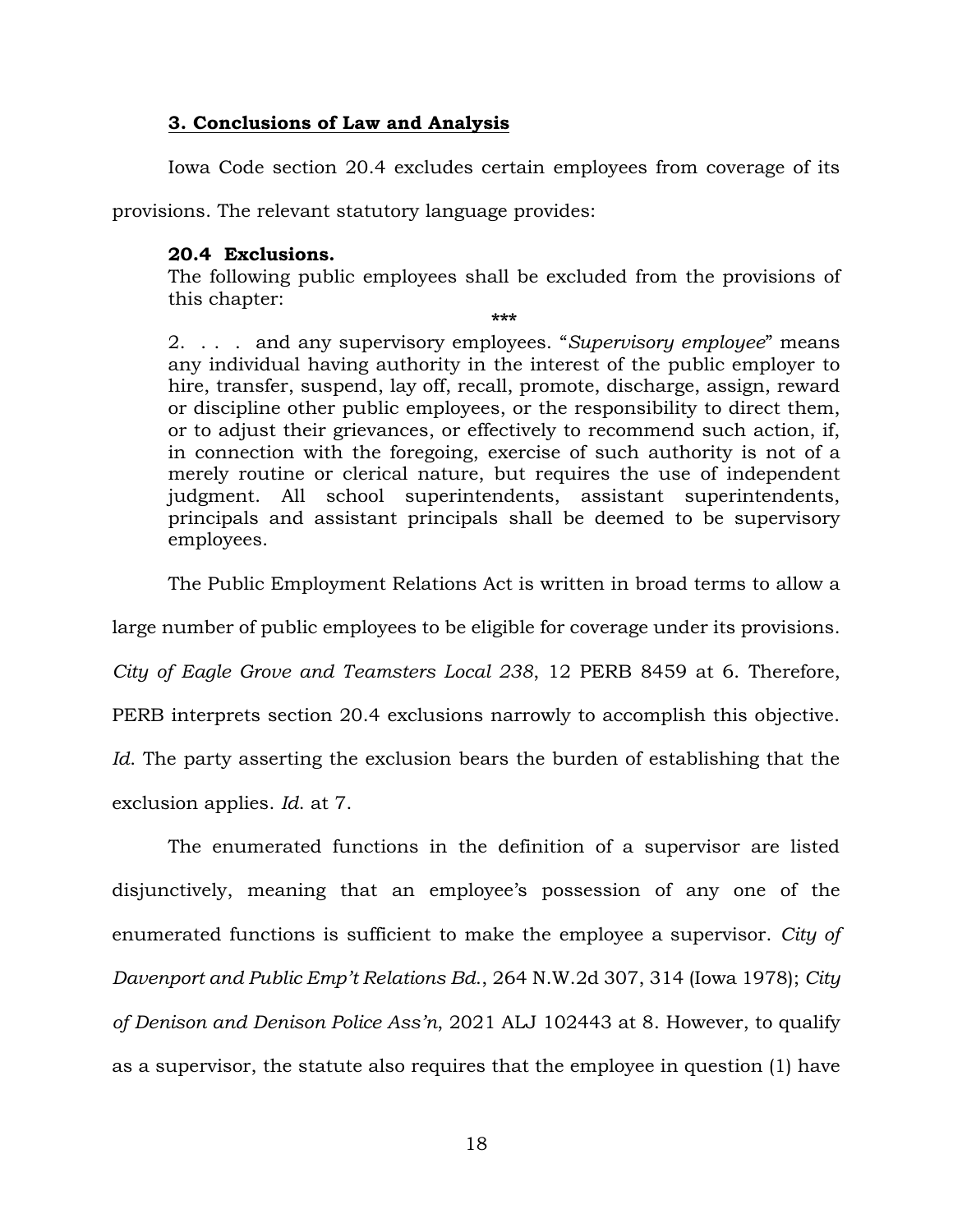authority, (2) to use independent judgment, (3) in performing such supervisory functions, (4) in the interest of management. *City of Davenport*, 264 N.W.2d at 314; *City of Denison*, 2021 ALJ 102443 at 8. These requirements are conjunctive and all four must be established to meet the statutory definition of a supervisor. *City of Davenport*, 264 N.W.2d at 314; *City of Denison*, 2021 PERB 102443 at 8.

The determination of supervisory status is a fact question which "involves a case-by-case approach in which the agency gives practical application of the statute to the infinite and complex gradations of authority which may exist in employment." *City of Davenport*, 264 N.W.2d at 313. It is the existence of supervisory power and not its exercise which is determinative. *Id*. at 314. Supervisory power must exist in reality, not only on paper. *Id*. An employee's title carries little weight in determining whether the position is supervisory. *Id*. "What the statute requires is evidence of actual supervisory authority 'visibly translated into tangible examples.'" *Id*. The party asserting the exclusion must show the employee, by virtue of the responsibilities of the position, is substantially aligned with management. *Id*. at 314; *City of Denison*, 2021 ALJ 102443 at 8.

### 3.1 Authority to Assign and Responsibility to Direct Employees

The City contends the ES and AES are supervisory employees because they assign and have the responsibility to direct employees. The City primarily relies on the log sheet as evidence of this authority, such as the fact that the ES and AES dispatch employees, inspect and supervise the work of employees, and assist employees in the performance of their work. As previously stated, to meet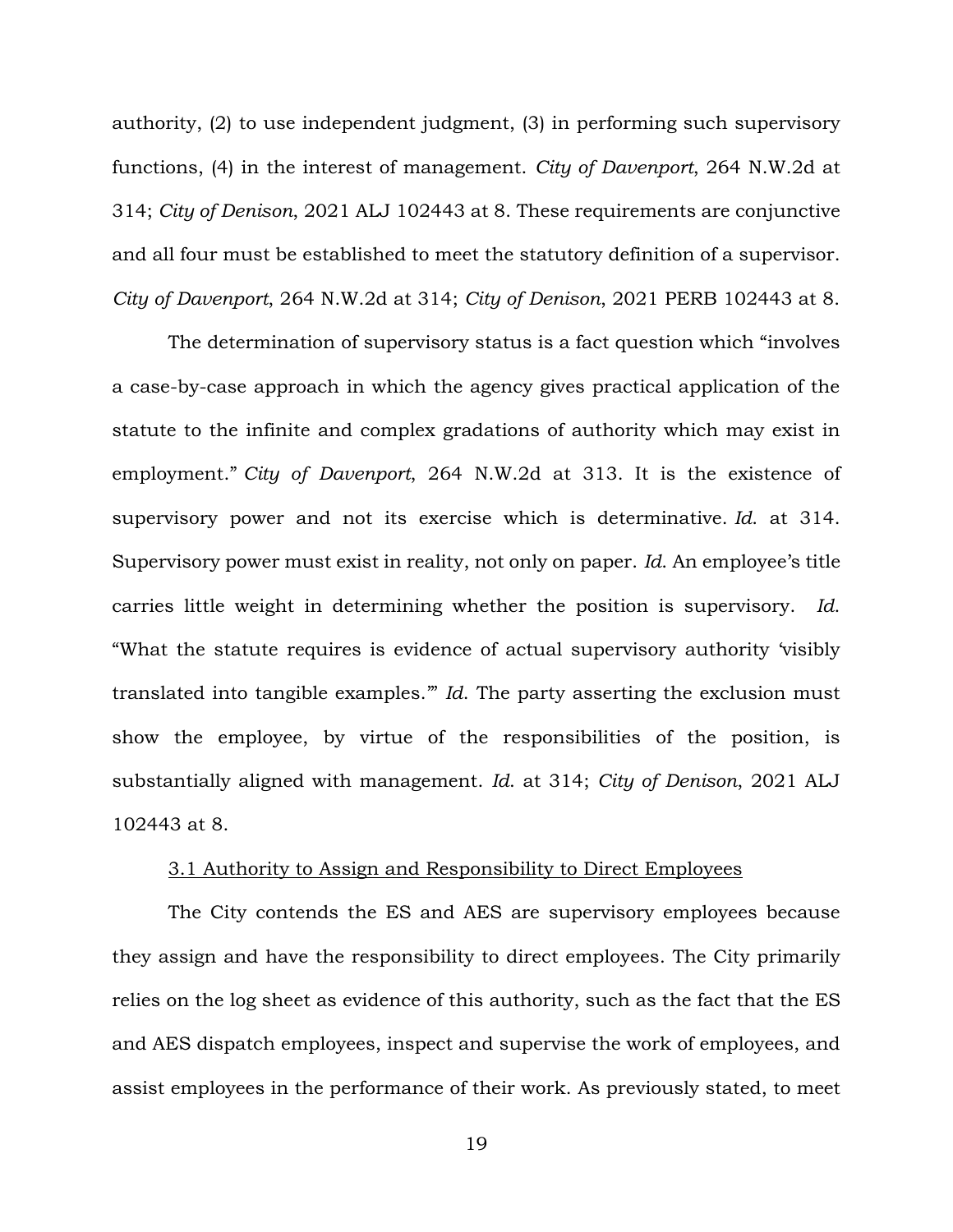the statutory criteria, the City must establish the performance of the asserted supervisory function involves the use of independent judgment in the interest of management. Upon review of the record presented, the City has not established that the direction and assignment of work exercised by the ES and AES meets all the statutory requirements under 20.4(2).

The evidence presented is sufficient to conclude the ES and AES have the authority to assign and direct employees working in or assisting the electric department. The primary purpose of the ES and AES position, as established by their job descriptions, is to direct personnel and job assignments to ensure routine electric maintenance and emergencies are addressed. As such, the ES and AES provide daily assignment and direction of work by dispatching themselves or the apprentice to complete work orders. Additionally, if other employees are assisting the electric department, the ES and AES will direct the work they need to complete.

However, the evidence is insufficient to demonstrate the assignment and direction of work through dispatching requires or involves the use of independent judgment. "Assigning employees to work on a routine basis is insufficient to create supervisory status because it does not require independent judgment within the meaning of the statutory definition." *City of Davenport*, 264 N.W.2d at 321. Here, the assignment and direction of work appears to be made on the basis of availability and qualifications. The electric department consists of three employees, only two of whom are licensed journeyman. As established by this record, the ES and AES act routinely by dispatching the available or qualified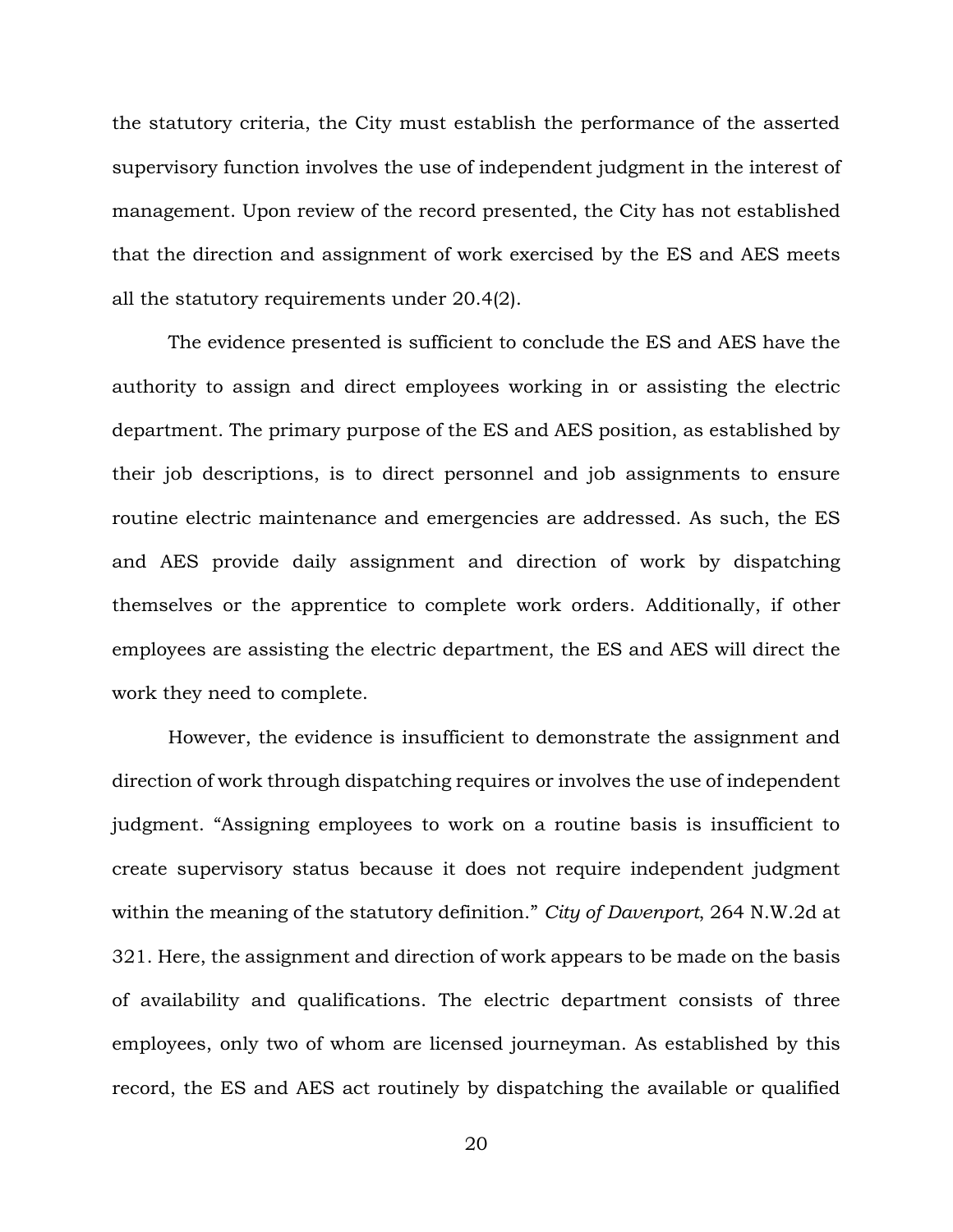person to complete the work, including dispatching themselves. Furthermore, the evidence shows the ES and AES exercised this dispatch function in their prior positions, foreman and lead journeyman, both of which were part of the bargaining unit. Therefore, absent a showing that dispatching of employees involves the use of independent judgment, the City has failed to show the ES and AES are supervisory employees based on their responsibility to dispatch other employees.

The City also contends the ES and AES assign and direct the work of the electric department because they assist, inspect, and supervise the work of other City employees. It is well established the ES and AES do assist other employees, and inspect and supervise their electrical work. However, the record also establishes that they perform these duties in their capacity as the only licensed journeyman. The directing and assigning of work by a skilled employee to a less skilled employee does not involve the use of independent judgment when it is incidental to the application of the skilled employee's technical or professional know-how. *City of Davenport*, 264 N.W.2d at 314. Cuka and Fox similarly oversaw electrical work performed by other employees in their prior positions of electric foreman and lead journeyman, both positions that were part of the bargaining unit. As such, under the evidence presented, the City has failed to show the ES and AES are supervisory employees because they assist other employees, or inspect and supervise their electrical work.

Finally, the City argues the ES and AES are supervisory employees because they approve payroll timesheets and have authority to handle time off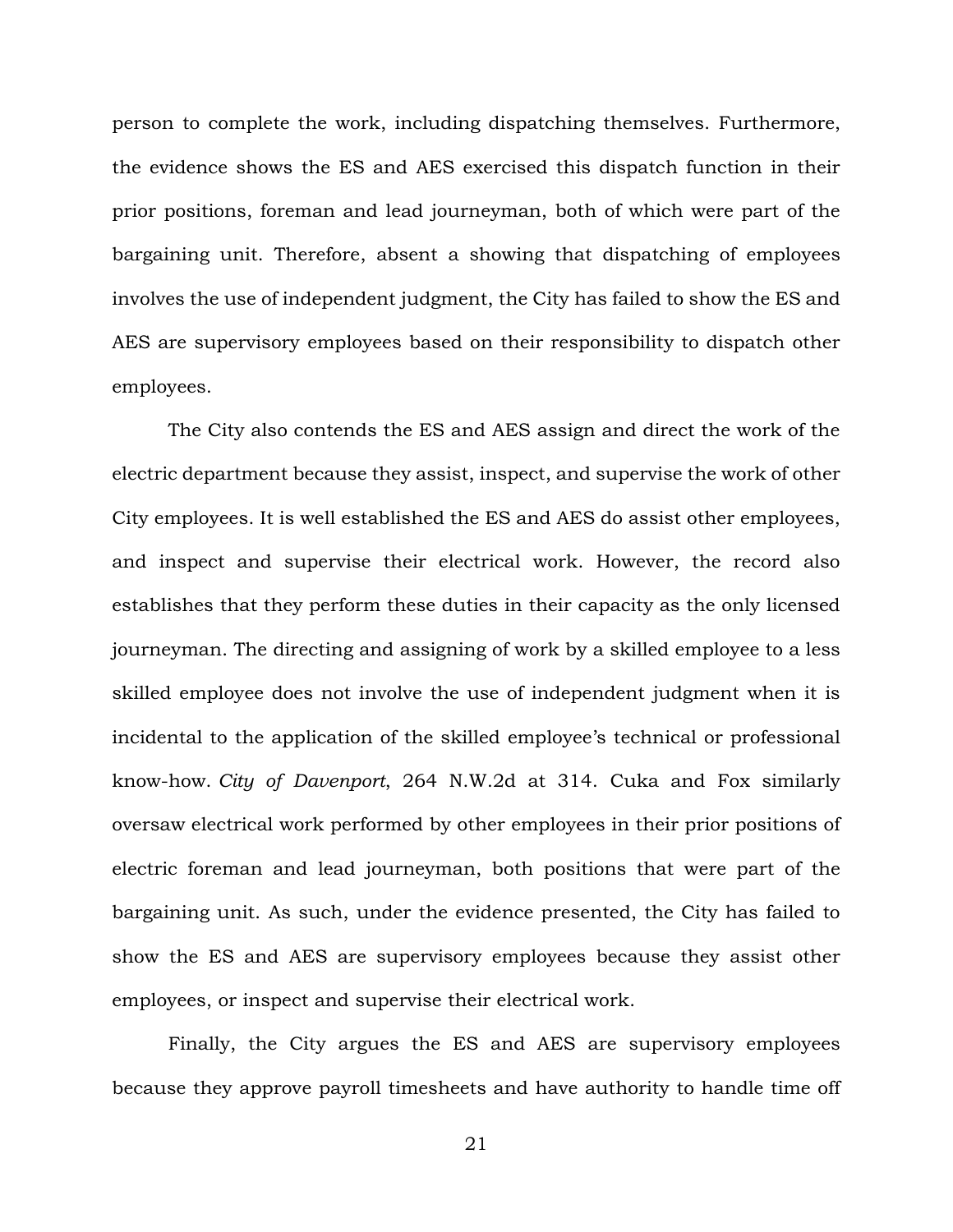requests. The City contends these tasks show the ES and AES have authority to assign and direct personnel.

The record establishes approval of timesheets and time off requests is new for the AES compared to his prior position of lead journeyman. It is unknown on this record whether the ES had responsibility over payroll timesheets and time off requests while he was the electric foreman. However, the record does establish that the PW foreman, a position that still exists and is included in the bargaining unit, approves time sheets for employees in the public works department. Additionally, the record fails to establish that either duty – approving timesheets or granting time off – involves or requires the use of independent judgment. It appears the approval of payroll timesheets is nothing more than an administrative task. Similarly, approval of time off requests appears to be made based on employee availability, a decision that does not involve the use of independent judgment. As such, even assuming the approval of time off requests and payroll timesheets indicates an authority to direct and assign personnel, the evidence presented does not establish that the ES and AES exercise independent judgment in the performance of these tasks, but merely act routinely.

## 3.2. Authority to Transfer Employees

The City asserts the ES and AES have authority to "transfer" employees from one job location to another in their daily assignment and direction of work. The record establishes the AES has sent an employee from one job site to another. For example, the AES has sent the apprentice to read a meter, a work order he can complete without supervision of a licensed journeyman, while the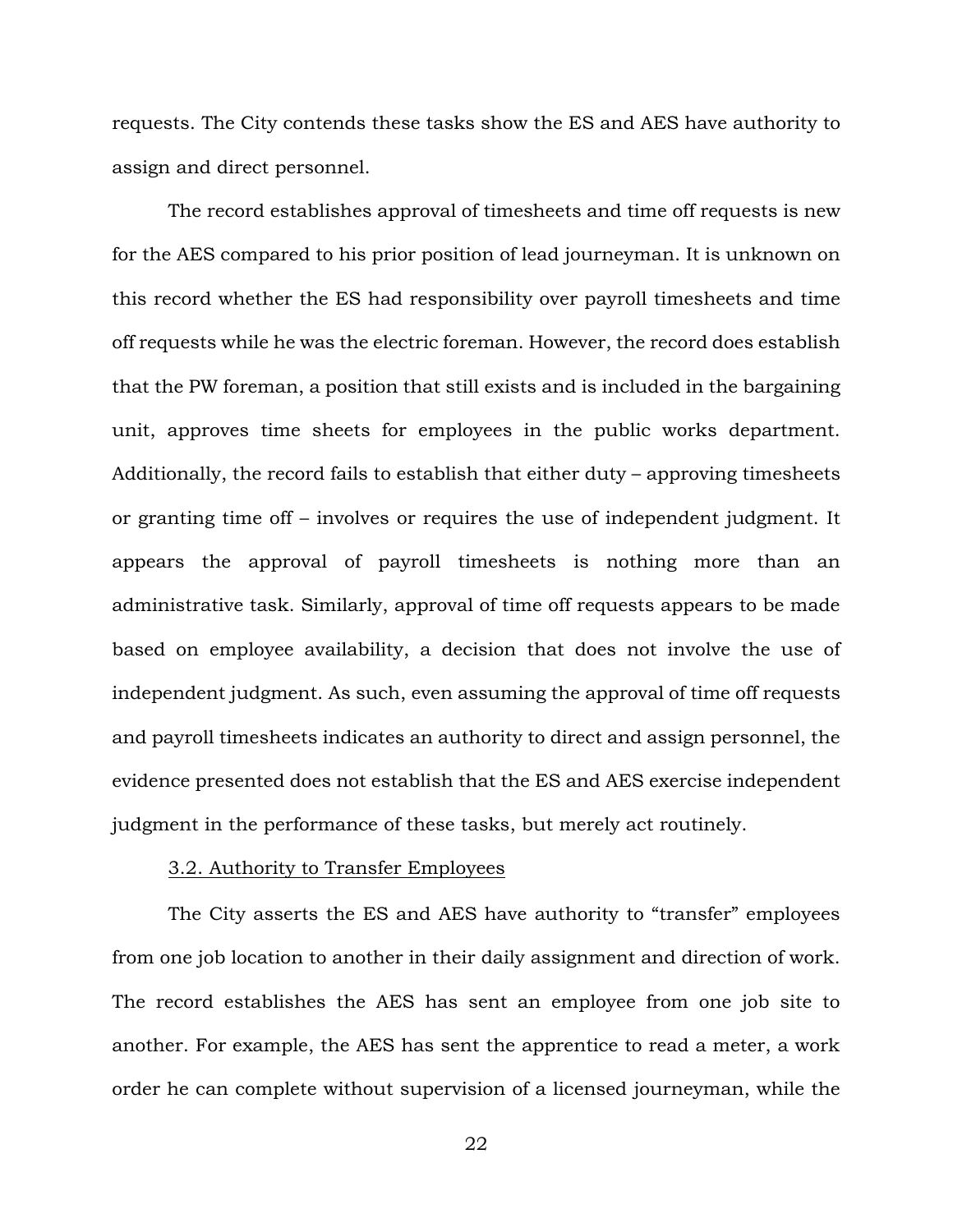AES responds to a different work order. Thus, in that context, it can be said that the ES and AES "transfer" employees from one job to another. However, this is insufficient to establish that the ES and AES have the authority to transfer employees within the meaning of the statute.

As an initial matter, the City's example of a "transfer" is simply incidental to the daily and routine assignment of work. That is, if a work order requires the employee to physically go to a specific location, the employee must go to that different location to complete the work order.

Even assuming this scenario is a "transfer" as contemplated by the statute, the City still failed to demonstrate that the authority to transfer requires the ES and AES to exercise interdependent judgment. As with the daily assignment and direction of work previously discussed, "transferring" an employee from one work location to another is a routine decision based on the availability of employees and their qualifications.

## 3.3. Authority to Discipline, Suspend and Discharge Employees

The City contends the ES and AES have the authority to discipline, including suspending and discharging, other City employees. Other than Casady's conclusory testimony claiming the existence of this authority, the City provided no evidence to support a finding the ES or AES can discipline employees.

The record does not show the City ever communicated to the ES or AES that they can discipline employees. The AES testified that he does not think he has the authority to discipline employees. The City responded by pointing out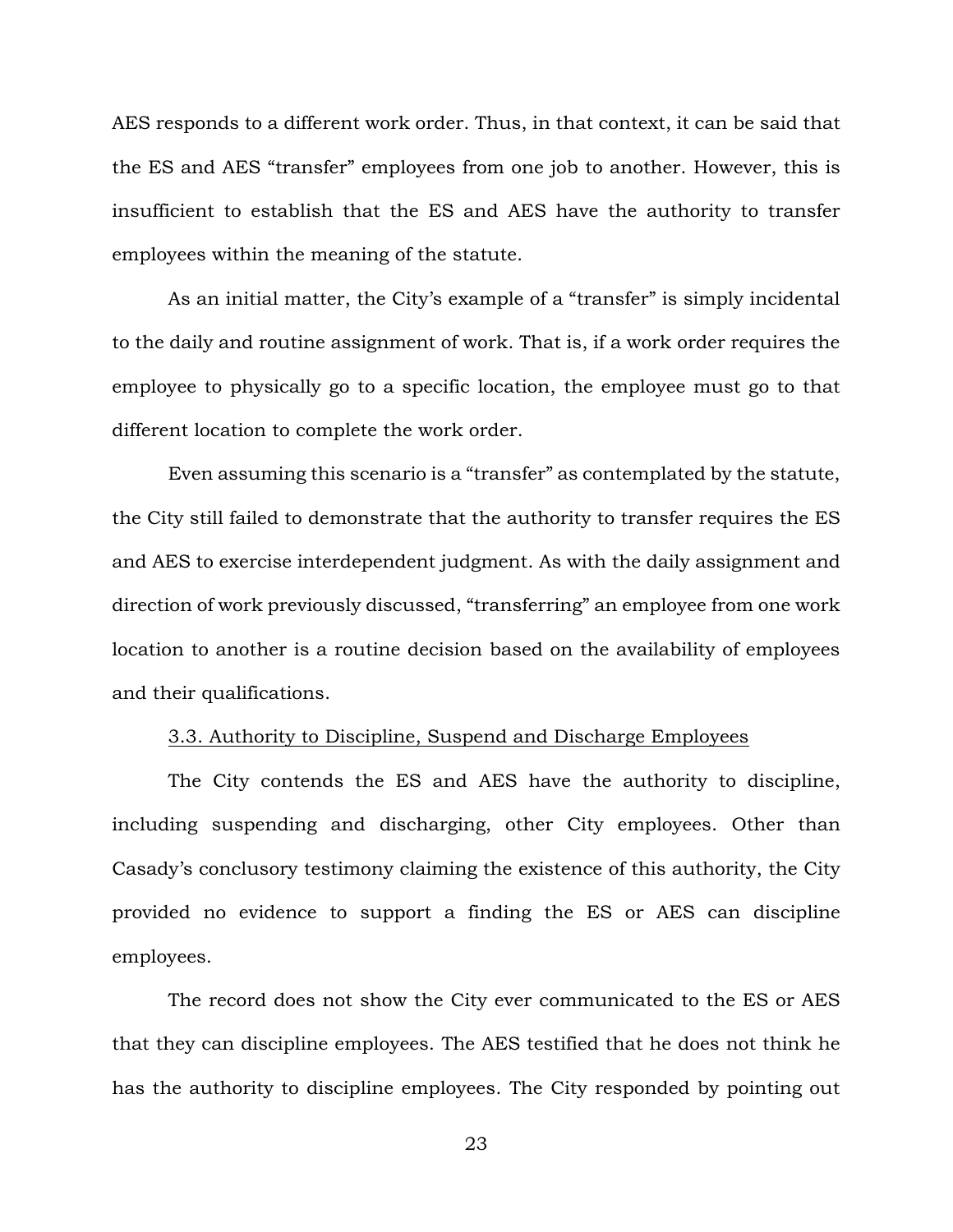that it never advised the AES that he lacked the authority to discipline employees. The City seems to argue the lack of evidence is merely attributable to the positions being new, not a lack of authority. It argues the AES would not know the extent of his authority because the position had only been around for about three months at the time of hearing. For the reasons discussed, the City's argument is unavailing.

The fact the positions are new is relevant when considering the opportunity to exercise the purported supervisory authority. "[I]t is the existence of the power and not its exercise which is determinative." *City of Davenport*, 264 N.W.2d at 314. In this case, given the positions were in existence for three months, the fact the ES and AES had not disciplined an employee in those three months is not determinative on the question of supervisory authority. However, the City has the burden to put forth some other evidence establishing the existence of the authority. "What the statute requires is evidence of actual supervisory authority 'visibly translated into tangible examples.'" *Id*. Here, the City's only response is that it never told the AES he could not discipline employees. This is insufficient to establish the existence of supervisory status on this basis.

Furthermore, testimony provided by the PW foreman indicated the City's personnel policy dictates that the discipline of employees is determined by the personnel committee. The City did not dispute his testimony or otherwise establish its inaccuracy. As such, the record as a whole indicates the personnel committee has the authority to discipline employees, not the ES or AES.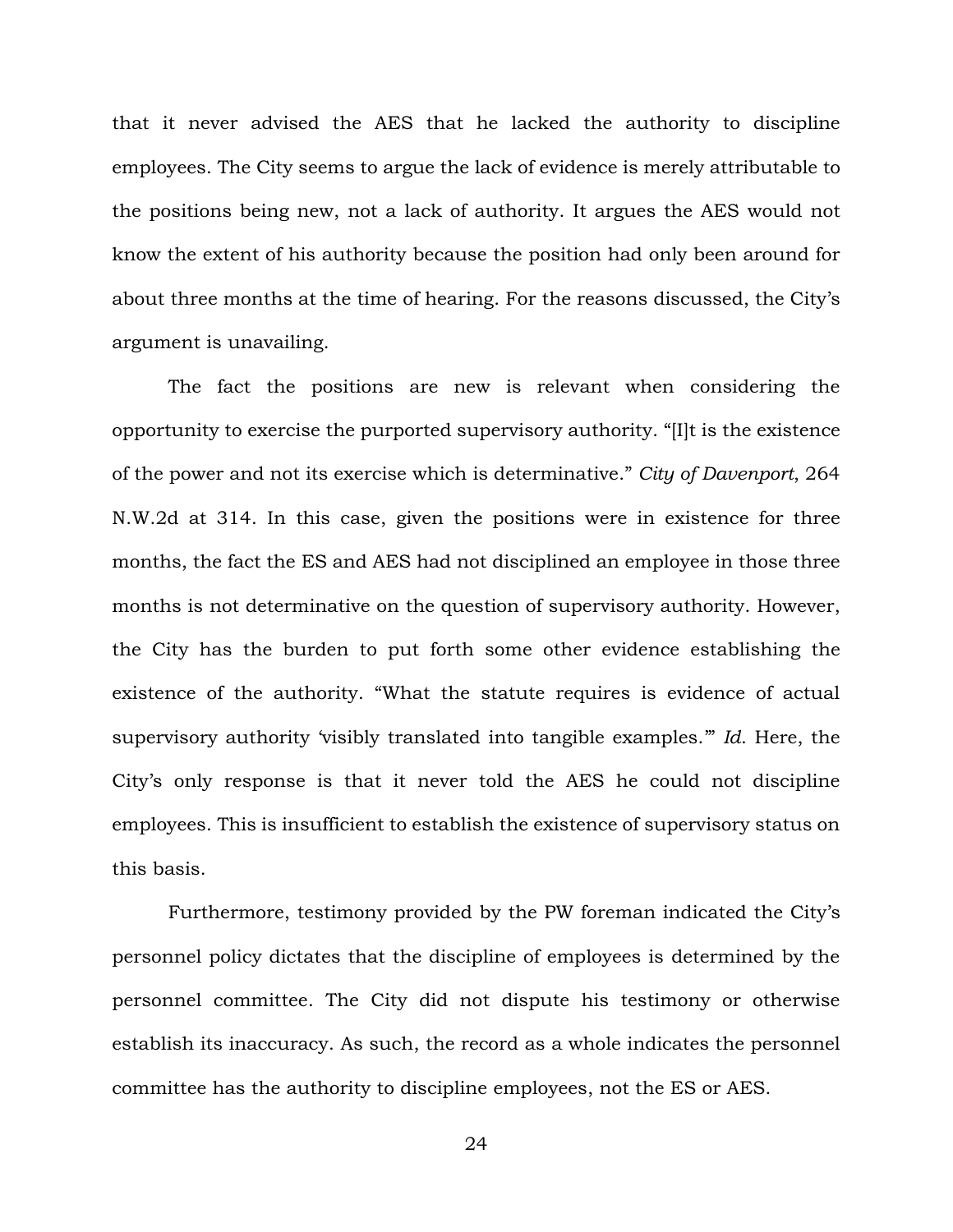#### 3.4 Authority to Adjust Employee Grievances

The City asserts the ES and AES have authority to adjust employee grievances. However, other than Casady's conclusory testimony claiming the existence of this authority, the City did not provide any evidence to support a finding the ES and AES can adjust employee grievances.

The record does not show the City ever communicated to the ES or AES that they have the authority to adjust employee grievances. The AES testified he does not think he has this authority. The City's response to his testimony was to highlight that the City never told him he lacked the authority to adjust employee grievances. As with the authority to discipline, the City argues the ES and AES are new positions that have not had the opportunity to exercise their new supervisory authority or to yet learn the parameters of their supervisory authority. This argument, for the same reasons previously discussed, is unavailing. The City is not required to show the exercise of the claimed supervisory authority, *i.e.* that the ES or AES have adjusted an employee's grievance during the three-month period in their new positions. However, the City must present some evidence to demonstrate the existence of the authority. All this record contains is the City's conclusory assertion that the authority exists without any evidence to support that finding. As such, the City has not established the ES and AES have the authority to adjust employee grievances.

Furthermore, testimony provided by the PW foreman indicated the City's personnel policy dictates that employee grievances are handled by the personnel committee. The City did not dispute his testimony or otherwise establish its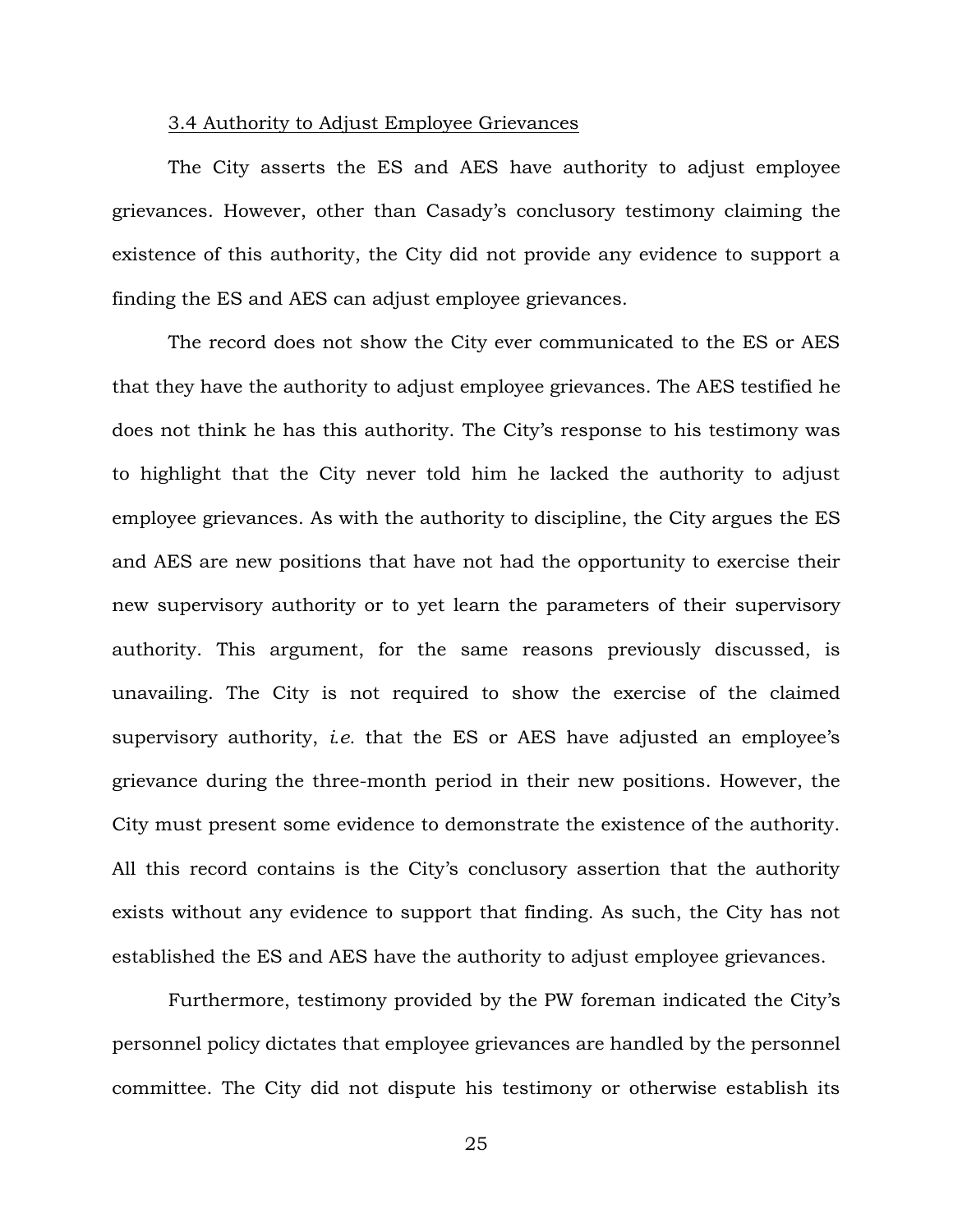inaccuracy. As such, the record as a whole indicates the personnel committee has the authority to adjust employee grievances, not the ES or AES.

### 3.5 Authority to Promote Employees

The City claims the ES and AES are supervisory employees because they have the authority to "promote" the apprentice lineman. The City hinges its argument on the established fact that the ES and AES verify to the IAMU the apprentice's number of hours worked. This is insufficient to establish the authority to promote within the meaning of the statute.

The ES and AES's involvement in the apprentice's "promotion" within the apprenticeship program is merely administrative. Their sole task is to verify the apprentice's hours worked and sign off on the same on the IAMU sheet. Nothing about this duty requires the ES or AES to use independent judgment. The IAMU dictates the required testing and number of hours an apprentice must work to advance a step or complete the four-step program. Thus, promotion within the apprenticeship program, is solely determined by the IAMU, not the ES or AES.

The record similarly fails to establish that the ES or AES have authority to promote the apprentice in their job with the City. Casady acknowledged the personnel committee determines promotions. However, the City argues the ES and AES can initiate a promotion by informing the personnel committee the apprentice completed the apprenticeship program. This is the extent of their involvement in any promotion the personnel committee may subsequently give to the apprentice. Having the ability to communicate information is insufficient to establish the ES or AES have the authority to promote within the meaning of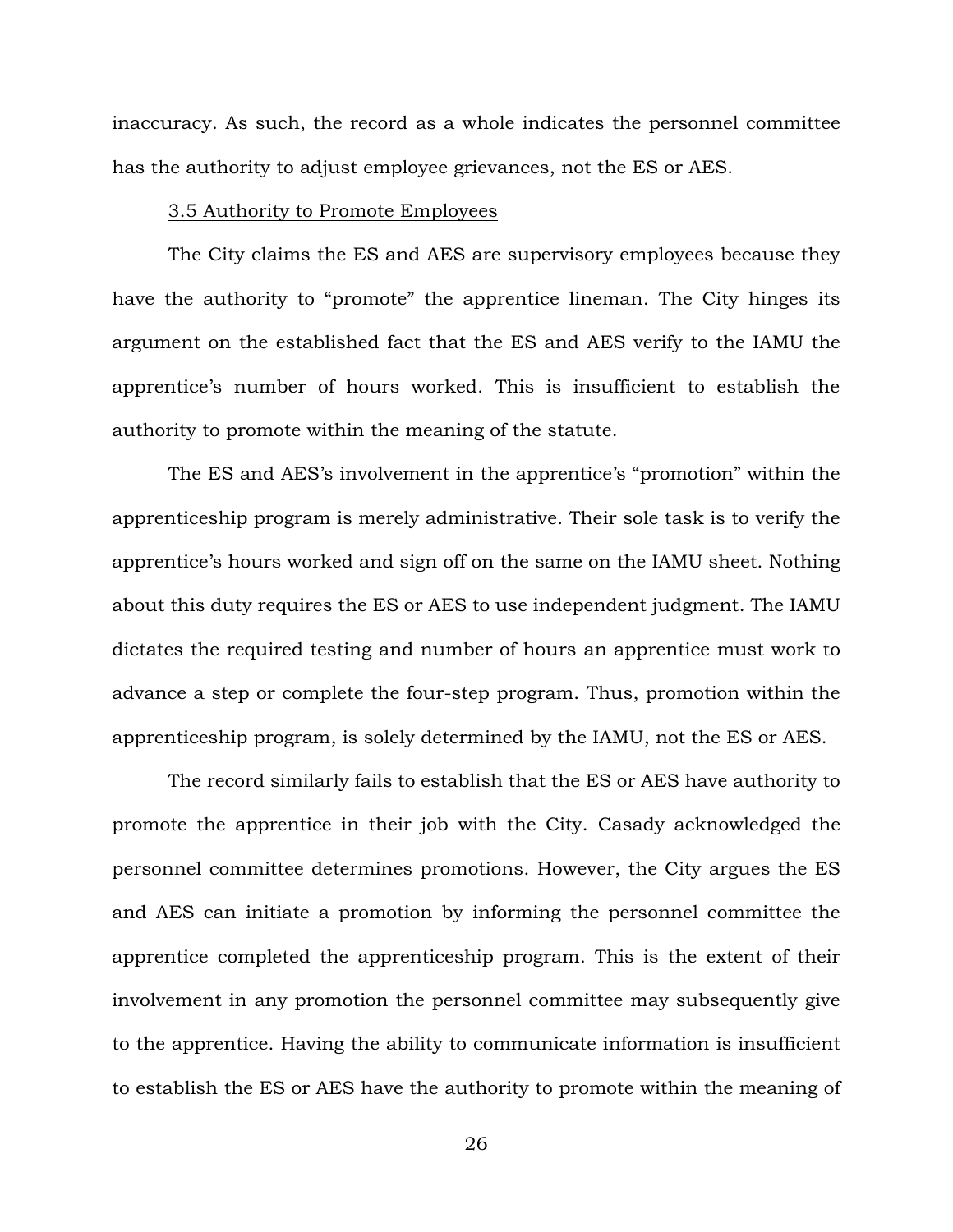the statute. The record plainly establishes the authority to promote the apprentice belongs to the personnel committee, not the ES or AES.

### 3.6 Conclusion

Based on the record presented, the City has not established the electric superintendent and assistant electric superintendent are supervisory employees as defined by Iowa Code subsection 20.4(2). Consequently, in accordance with Iowa Code section 20.13, I find it appropriate to add the electric superintendent and assistant electric superintendent to the existing bargaining unit. For the reasons stated, I propose the entry of the following:

#### ORDER

The employee organization's petition to amend the existing bargaining unit is GRANTED. The bargaining unit previously determined in Case No. 8505, and the certification of AFSCME Council 61, is hereby amended to read as follows:

- INCLUDED: maintenance operations coordinator, cemetery sexton/street foreman, electric superintendent, assistant electric superintendent, electric foreman, water/sewer foreman, wastewater treatment plant worker, street/cemetery crew worker, electric crew worker, water/sewer crew worker, shop/maintenance worker, administrative assistant, deputy clerk, and community center staff.
- EXCLUDED: city administrator, police chief, assistant police chief, city clerk, community center director, police officers, and seasonal workers.

This proposed decision will become PERB's final decision on the unit amendment petition pursuant to PERB rule 621—9.1 unless, within 20 days of the date below, a party aggrieved by the proposed decision files an appeal to the